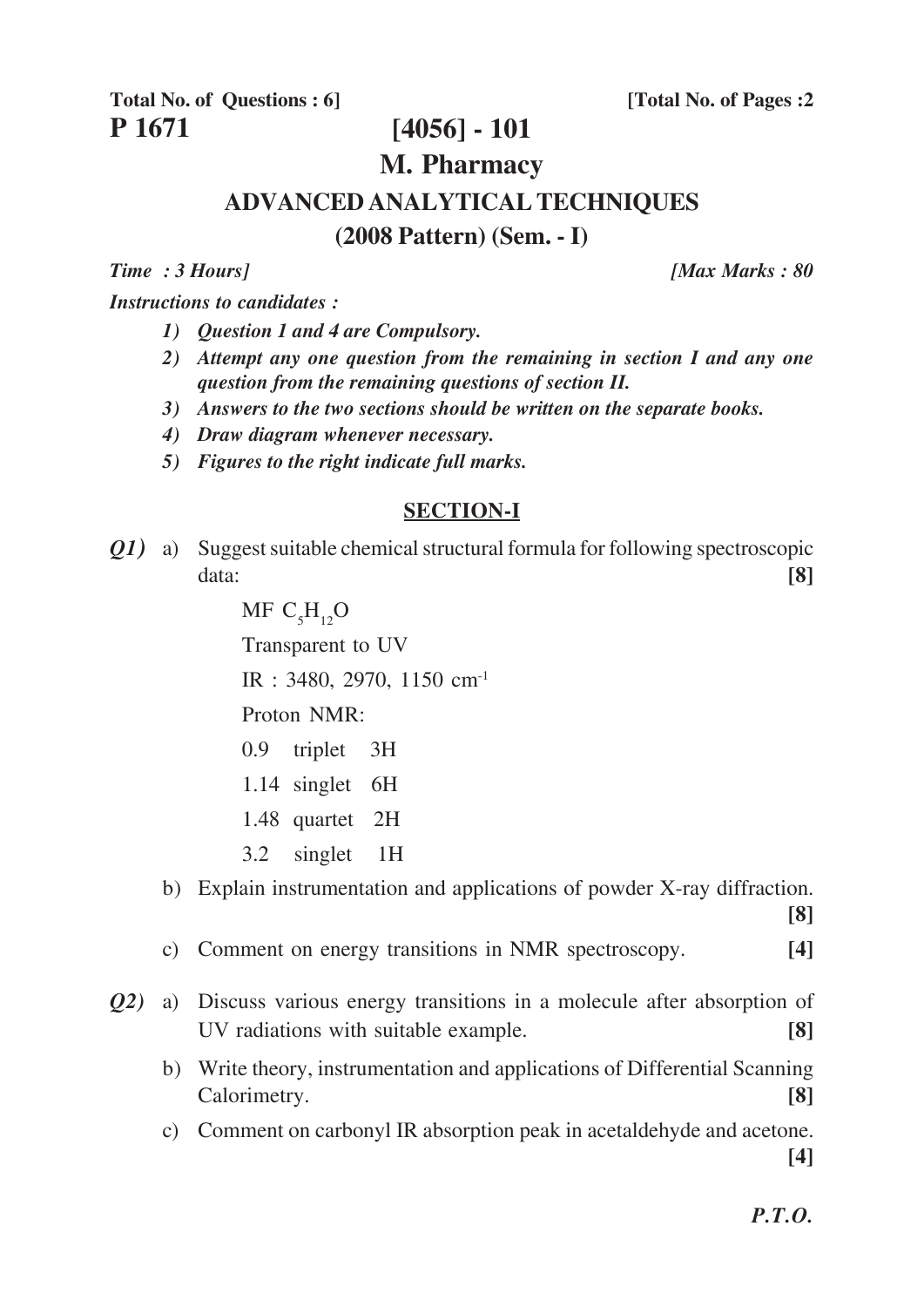- *Q3)* a) What is emission spectroscopy? Discuss principle and applications of fluorescence, phosphorescence and chemiluminescences. **[8]**
	- b) Explain interpretation of IR spectrum and fingerprint region in IR spectroscopy. **[8]**
	- c) Calculate absorption maxima of 4-chloro-2-methyl benzoic acid and 4-chloro-2-methyl benzaldehyde. **[4]**

#### **SECTION-II**

- *Q4)* a) Compare & contrast different aspects of TLC and HPTLC techniques. **[10]**
	- b) Elaborate on API mass spectral technique. Explain how fragmentation takes place in CIMS. **[10]**
- *Q5)* a) What is a stability indicating HPLC method of analysis? Explain in detail how it is validated as per ICH guidelines? **[14]**
	- b) Elaborate on what is "head space GC"? Give two important applications of the same in analysis. **[6]**
- *Q6)* a) Explain in depth which parameters are considered important in selecting a HPLC UV detector. **[8]**
	- b) Illustrate with the help of fragmentation how 1-pentanol, 2-pentanol, and 2-methy1-2-butanol can be identified with the help of EIMS.**[12]**

### $\text{H}\text{H}\text{H}$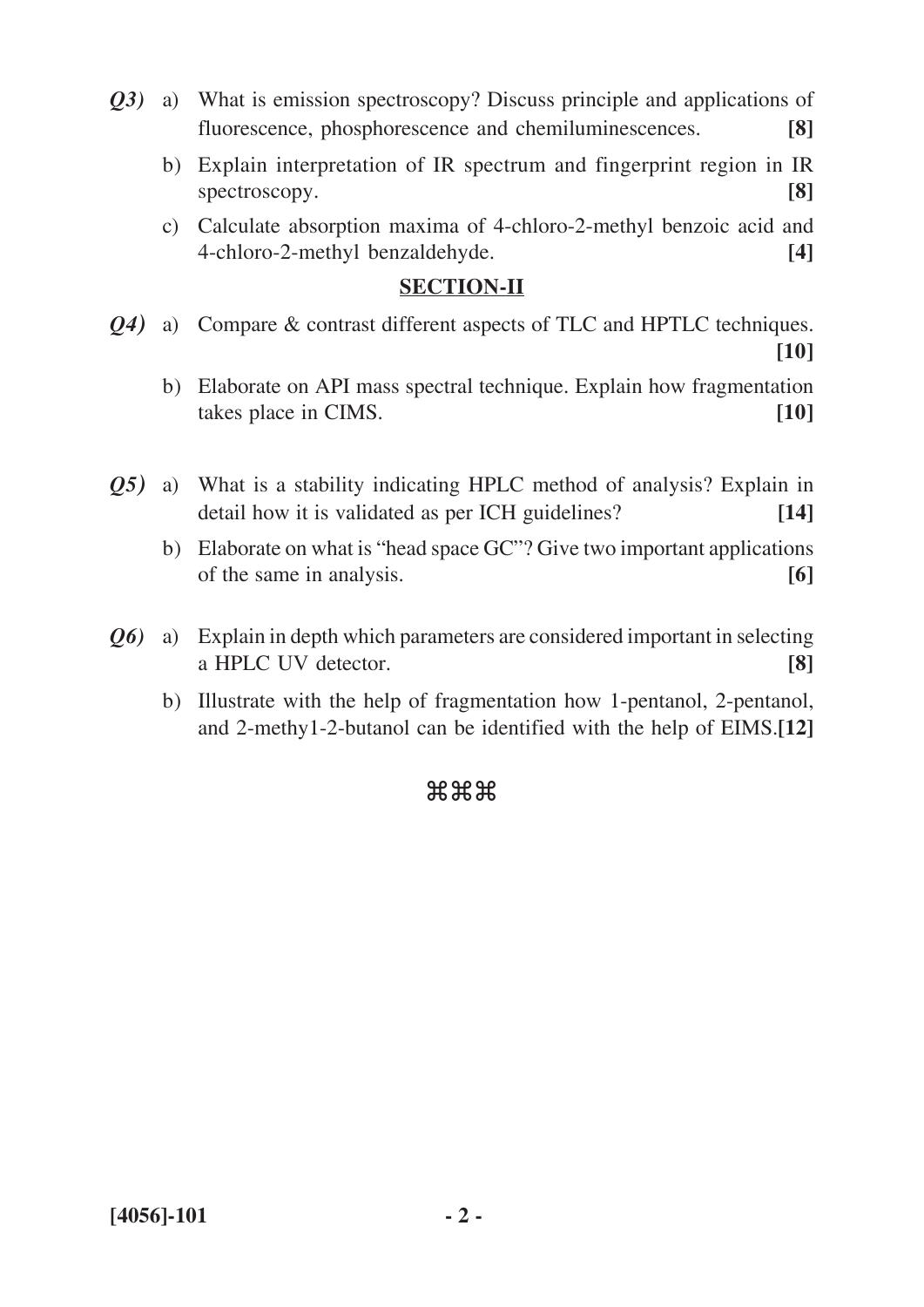**Total No. of Questions : 6] [Total No. of Pages :1 P 1672**

# **[4056] - 102 M. Pharmacy (Sem. - I) RESEARCH METHODOLOGY (2008 Pattern)**

*Time : 3 Hours] [Max Marks : 80*

*Instructions to candidates :*

- *1) Attempt any two questions from Section-I and any two questions from Section- II.*
- *2) Answers to the two sections should be written in separate answer books.*
- *3) All questions carry equal marks.*

### **SECTION-I**

*Q1)* What is research? Discuss in detail the different types of research. **[20]**

- *Q2)* Discuss the different sources of research problems. Explain the importance of selection and formulation of research problem. **[20]**
- *Q3)* Write notes on any two of the following: **[20]**
	- a) Use of computer packages in documentation.
	- b) Student't' test.
	- c) Correlation data.

### **SECTION-II**

- *Q4)* Give the detailed account of data analysis techniques employed in scientific research. **[20]**
- *Q5)* Why protection is needed on intellectual property. Give the detailed account of historical development of concept of intellectual property rights. **[20]**
- *Q6)* Write notes on any two of the following: **[20]**
	- a) Use of bibliography in research.
	- b) Importance of literature survey in research.
	- c) ANOVA.

### $\mathcal{H}\mathcal{H}\mathcal{H}$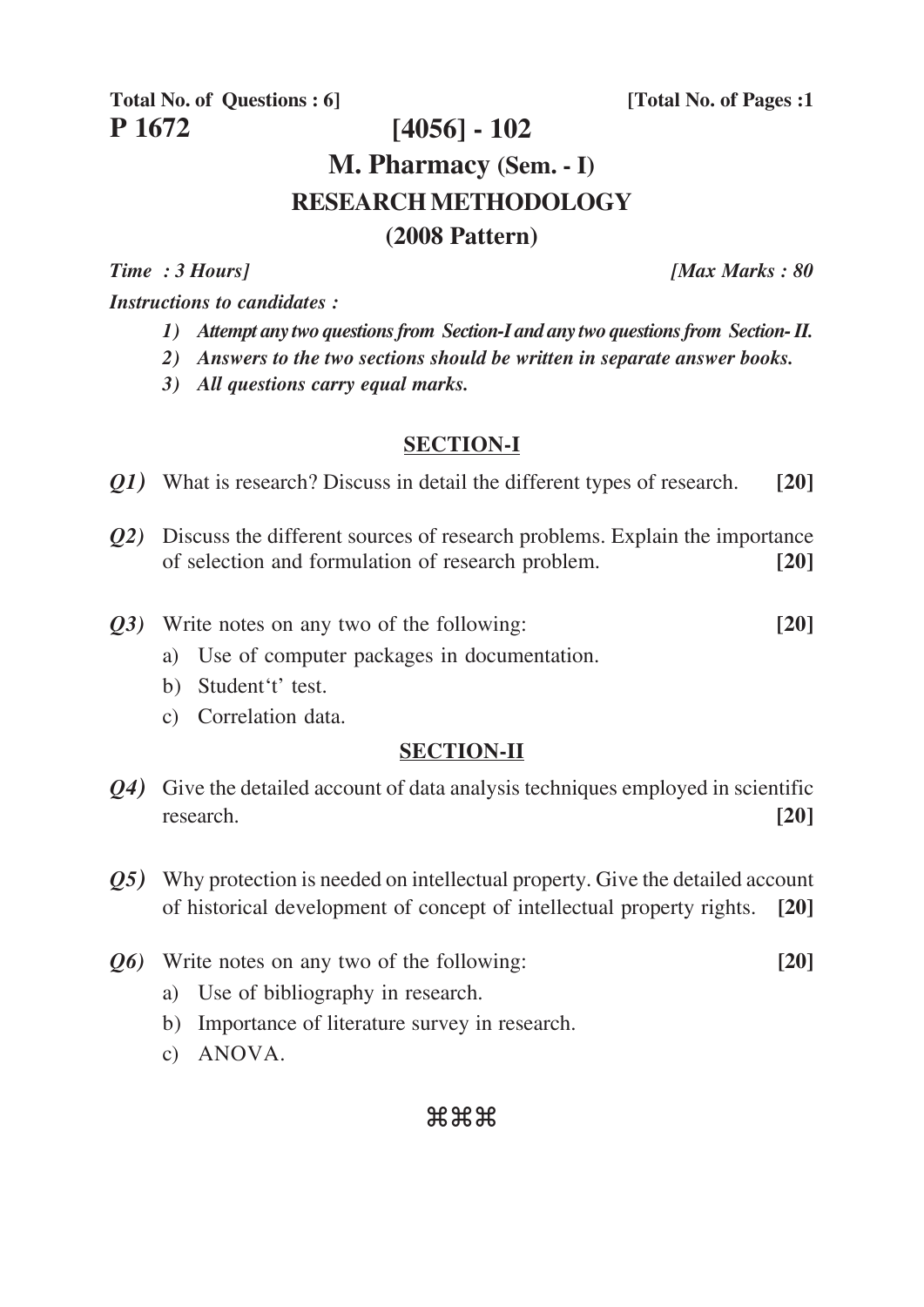### **Total No. of Questions : 6] [Total No. of Pages :1 P 1673**

# **[4056] - 103 M. Pharmacy ADVANCED PHARMACEUTICS**

### **(2008 Pattern) (Sem. - I)**

*Time : 3 Hours] [Max Marks : 80*

*Instructions to candidates :*

- *1) Answer 2 questions from Section I and 2 questions from Section II.*
- *2) Answers to the two sections should be written in separate books.*
- *3) Neat diagrams must be drawn wherever necessary.*
- *4) Figures to the right indicate full marks.*

### **SECTION-I**

- *Q1)* What is Preformulation? Give its significance and discuss physics of tablet Compression. **[20]**
- *Q2)* Explain in detail characterization of polymers. **[20]**
- *Q3)* Explain concept of Stability of pharmaceuticals & discuss in detail statistical aspects in expiry period. **[20]**

### **SECTION-II**

- *Q4)* Explain the concept of quality control, quality assurance and total quality management and discuss validation of pharmaceutical process with at least one case study. **[20]**
- *Q5)* Discuss the methods, formulation and evaluation of microcapsules. **[20]**
- *Q6)* Write note on (any two): **[20]**
	- a) Dissolution models.
	- b) Biodegradable Polymers.
	- c) Liquid crystal phase.

### $\text{H}\text{H}\text{H}$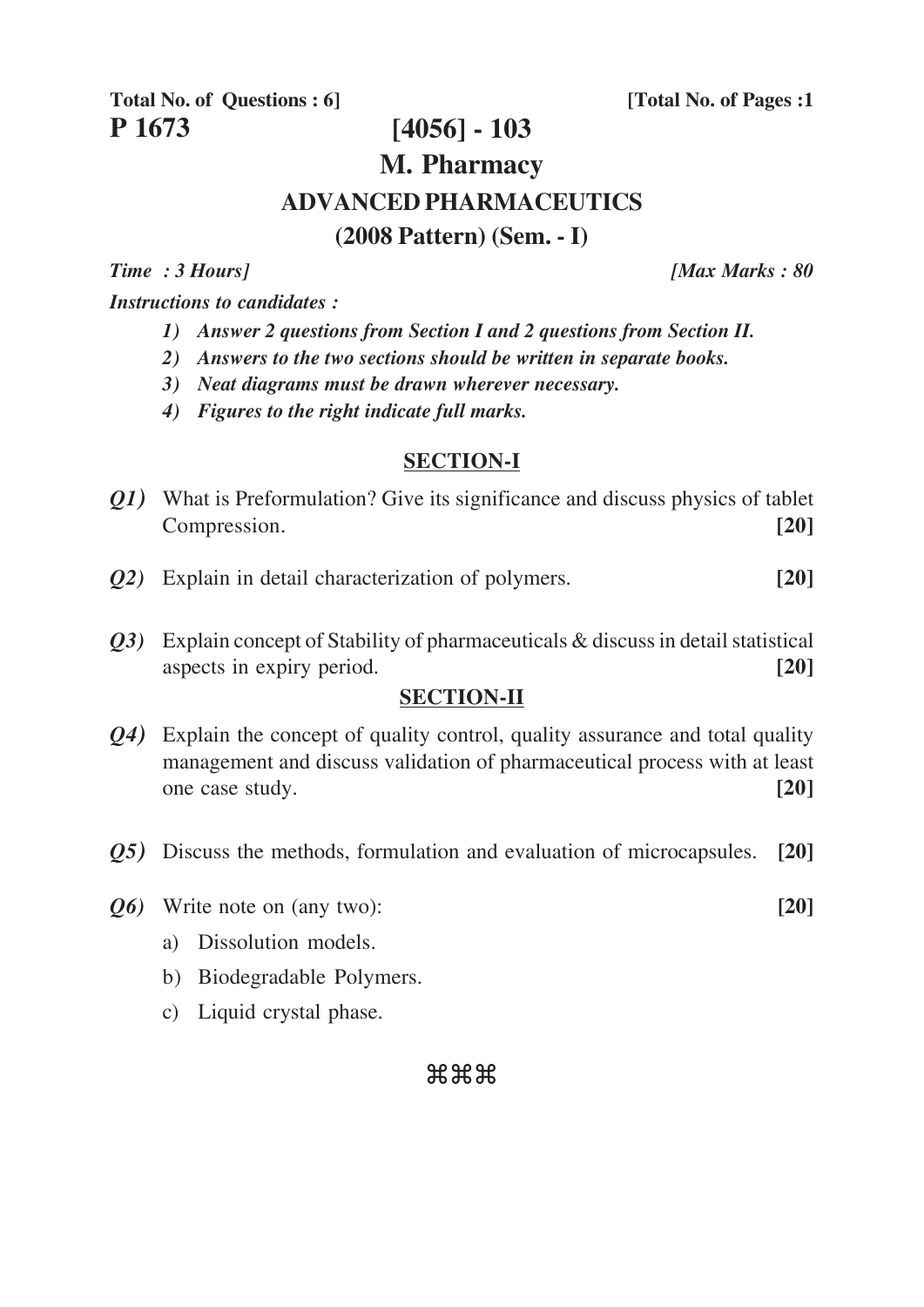$\mathcal{H}\mathcal{H}\mathcal{H}$ 

**Total No. of Questions : 8] [Total No. of Pages :1 P 1674**

*Instruction to the candidates :*

### **M. Pharmacy (Sem. - I)**

**[4056] - 104**

# **ADVANCED PHARMACEUTICAL CHEMISTRY (2008 Pattern)**

*Time : 3 Hours] [Max Marks : 80*

*Question Nos. 01 and 05 are Compulsory. Out of the remaining attempt 2 questions from Section I and 2 questions from Section II.*

#### **SECTION-I**

*Q1)* Explain conformational isomerism with examples. **[10]**

- *Q2)* What are chiral drugs? Explain asymmetric synthesis of Nifedipine. **[15]**
- *Q3)* Explain wittig reaction along with reaction mechanism, stereochemistry and application. **[15]**
- *Q4)* Write note on any two: **[15]**
	- a) Ionic liquids.
	- b) Solvent free reactions using microwave technology.
	- c) Free radical reactions.

#### **SECTION-II**

- *Q5)* Define synthon. Explain the rules for disconnection of heteroatoms in synthon approach with examples. **[10]**
- *Q6)* Give two methods of asymmetric synthesis. **[15]**
- *Q7)* What are FGI's? Give the synthon approach to the synthesis of Losartan.**[15]**
- *Q8)* Write note on any two: **[15]**
	- a) Birch reduction.
	- b) Optical isomerism.
	- c) Water as solvent.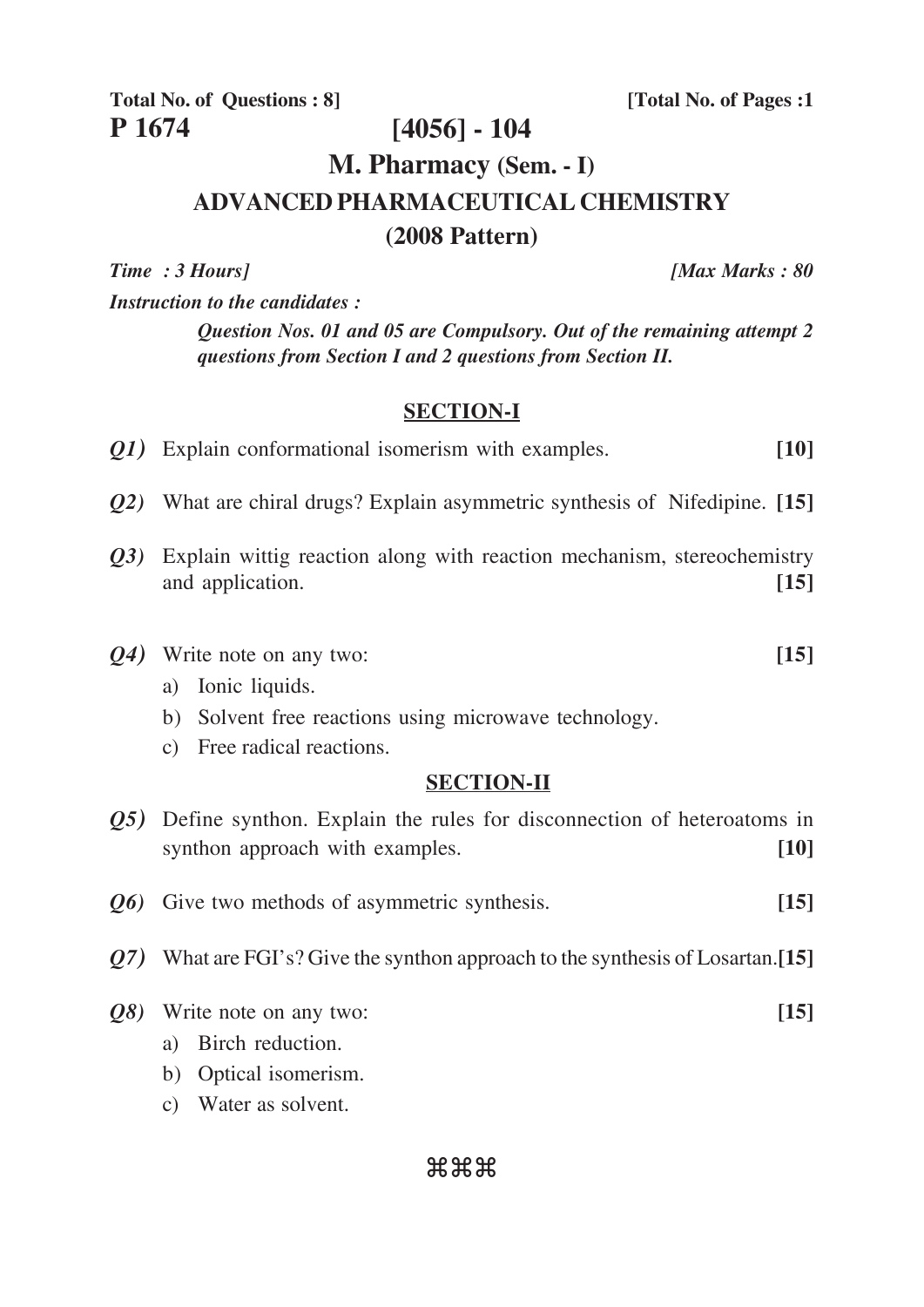Total No. of Questions : 8] **[Total No. of Pages : 2** 

### **P1695**

### **[4056]-208 M. Pharmacy (Sem. - II) PHYTOCHEMISTRY & PHYTOPHARMACEUTICALS (2008 Pattern)**

**Instructions to the candidates:** 

- *1) Question No. 1 and 5 are compulsory.*
- 2) Out of the remaining attempt any two questions from Section I and any two questions from Section - II.
- 3) Answers to the two sections should be written in separate answer books.
- *4) Figures to the right indicate full marks.*

### **SECTION - I**

- *Q1*) Describe in detail methods of extraction, isolation, characterization and structure elucidation of Caffein e.  $[10]$
- *Q2* Give the Instrumental identification of following phytoconstituten  $[15]$ 
	- a) Rutin
	- b) Quercetin
	- c) Vasicine
- Q3) Explain in detail the chemistry of Saponins and give the Pharmaceutical profile of Diosgenin  $\frac{1}{2}$  [15]
- 24) Write Short notes (An  $\mathbf{y} \, \text{Two}$  [15]
	- a) IR spectral analysis of Gingerol and Curcumin.
	- b) Extraction and isolation of Sennosides.
	- c) Pharmaceutical significance of Pyrethrin.

### **SECTION - II**

- *Q5*) Explain the principle, procedure, and importance of following parameters in evaluation of Natural products as per WHO guidelin  $[10]$ 
	- a) etermination of Arsenic and Heavy metals.
	- b) Pesticide residue.
- *Q*6) Describe in detail various pharmacological screening methods for evaluation of  $[15]$ 
	- a) Anti diabetic activity.
	- $\mathbf{b}$ ) ti oxidants

*Time : 3 Hours] [Max. Marks : 80*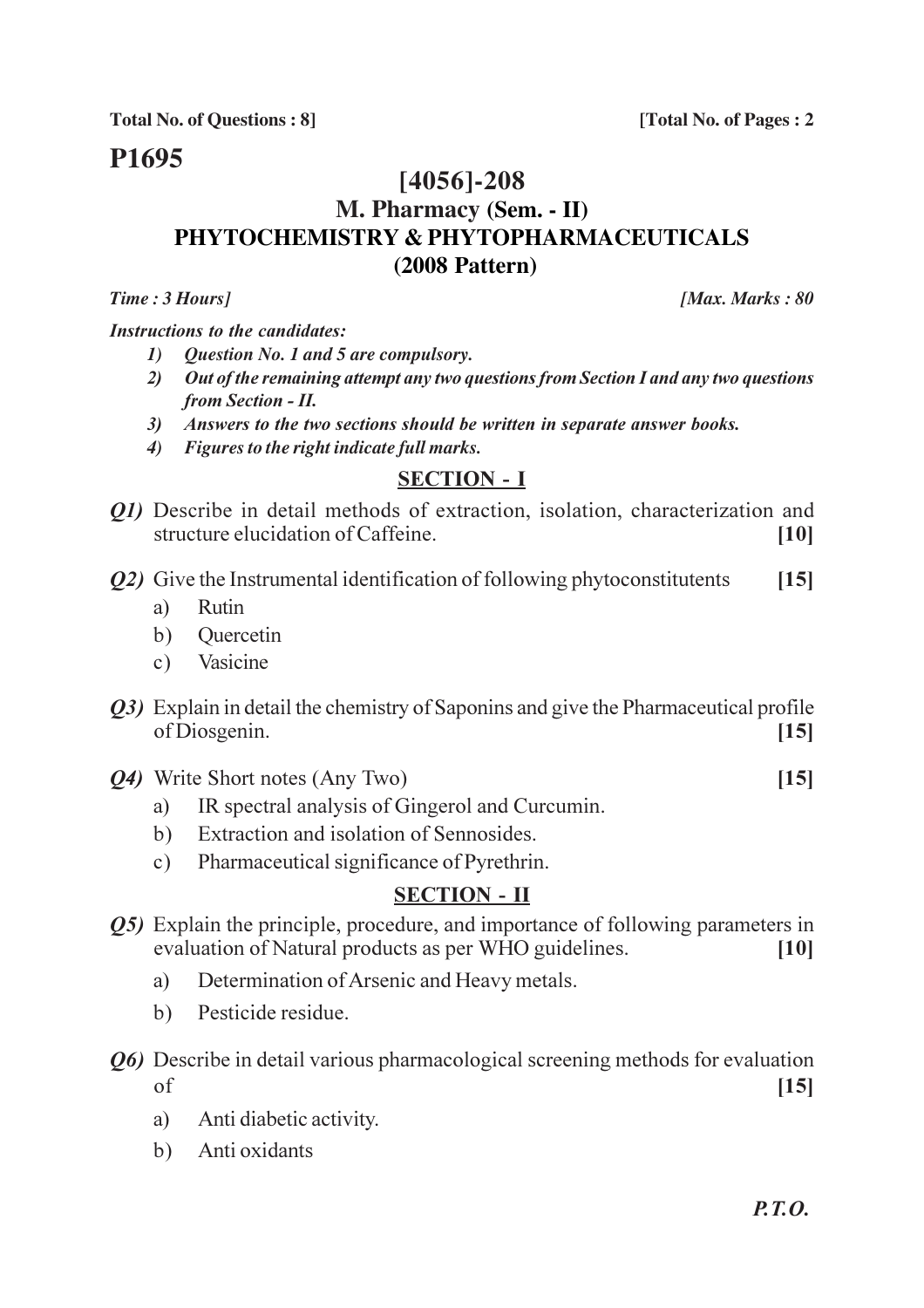- Q7) Explain in detail the various methods and related equipment for extraction of herbal drugs.  $[15]$
- Q8) Write Short notes (Any Two)  $[15]$ 
	- Pharmacological screening of Analgesics. a)
	- Evaluation of Herbal extracts.  $b)$
	- Determination of Tannin content.  $c)$

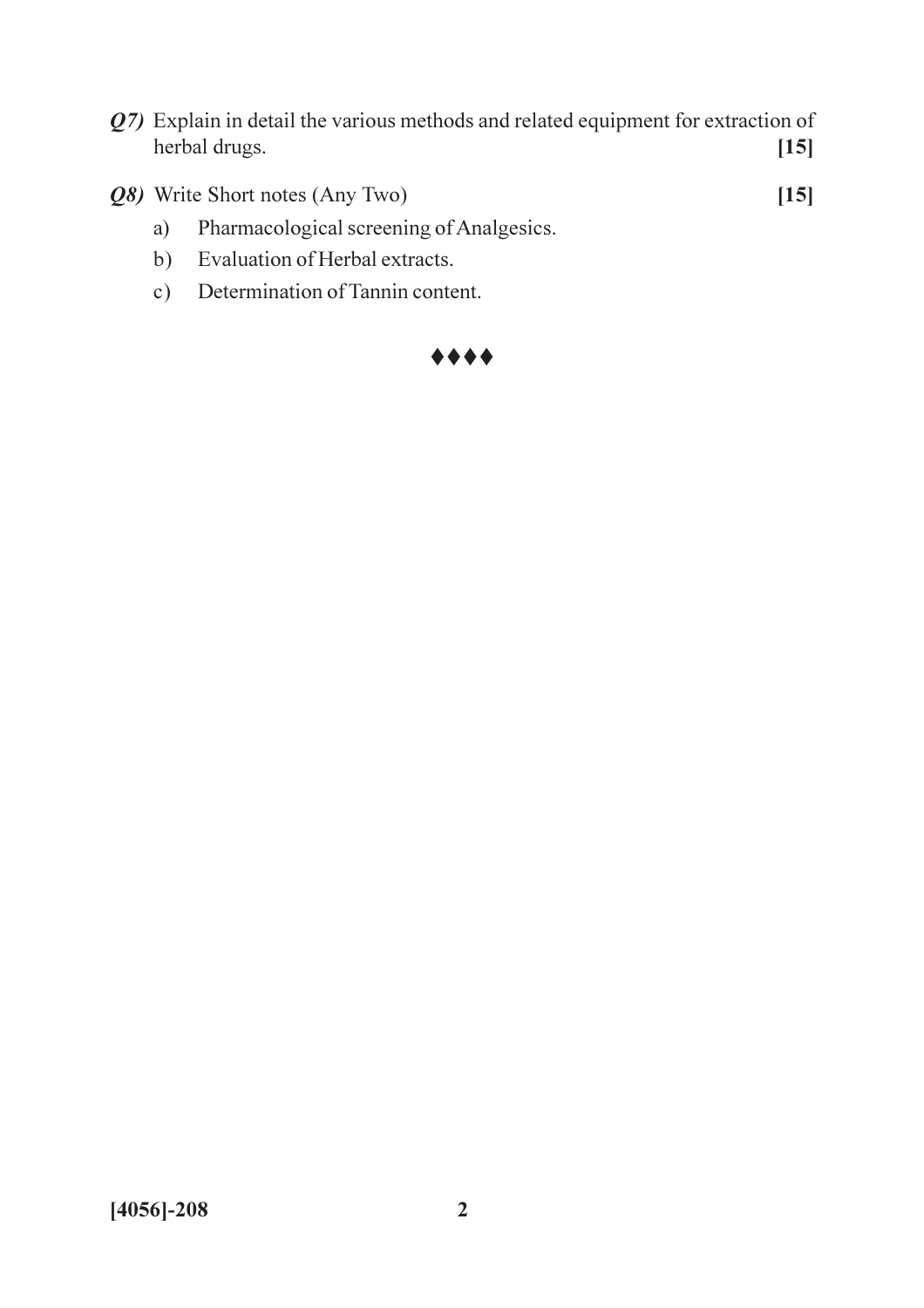**Total No. of Questions: 8]** 

P<sub>1696</sub>

### $[4056] - 209$ M. Pharmacy (Sem. - II) **INDUSTRIAL PHARMACOGNOSY**  $(2008$  Pattern)

Time: 3 Hours]

#### **Instructions to the candidates:**

- Question Nos. 1 and 5 are compulsory. Out of the remaining attempt 2 questions  $\mathbf{D}$ from Section I and 2 questions from Section II.
- Answers to the two sections should be written in separate books.  $2)$
- 3) Neat diagrams must be drawn wherever necessary.

#### **SECTION - I**

Q1) Describe in detail the trends in worldwide trade of medicinal plants.  $[10]$ 

- Q2) Describe with suitable examples of export potential of medicinal herbs. [15]
- 03) Discuss "Herbal Drug Industry changing scenario".  $[15]$

#### *Q4*) Write short note on :

- Essential oil Industry. a)
- Utilization of opium  $b)$
- Recent amendments applicable for patents of herbal/natural products  $\&$  $c)$ processes.

### **SECTION - II**

- **05)** Classify plant industry. Add a note on role of Institutions involved in Development of Herbal drug Industry.  $[10]$
- *O6*) Discuss Infra structure of different types of industries involved in production of various dosage forms.  $[15]$
- Q7) Classify volatile oil Industry. Discuss the role of volatile oil industry in development of Indian trade  $[15]$

*O8* Write short note on :

- Regulatory status of Herbal medicine world wide. a)
- Comparision between Indian & International patent law.  $b)$
- Export of plants used in aromatherapy.  $c)$

....

 $[15]$ 

 $[15]$ 

[Max. Marks:  $80$ ]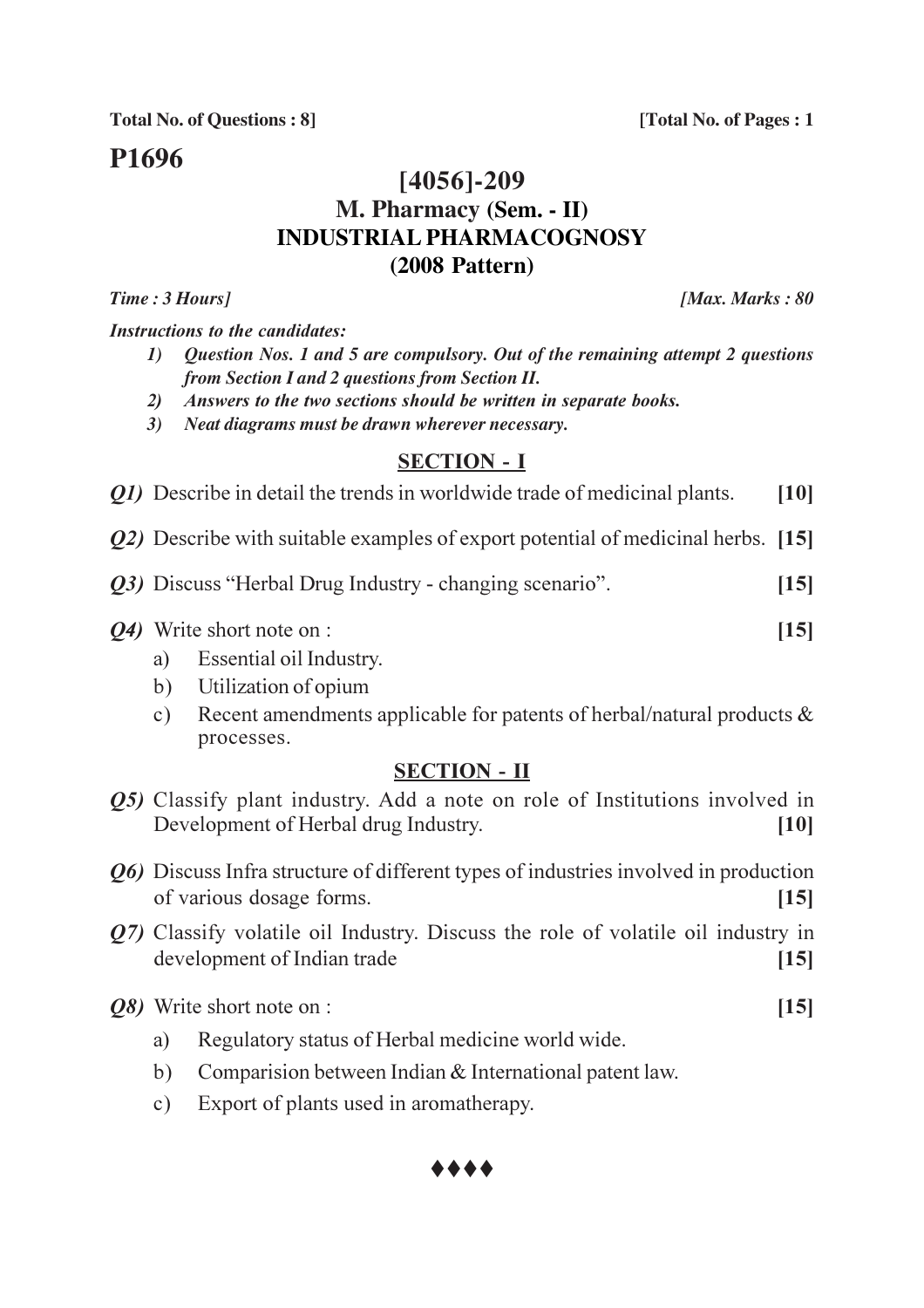[Total No. of Pages : 1

**Total No. of Questions: 6]** 

### P<sub>1697</sub>

### $[4056] - 210$ M. Pharmacy (Sem. - II) PHARMACEUTICAL VALIDATION  $(2008$  Pattern)

Time: 3 Hours]

[Max. Marks:  $80$ 

 $[20]$ 

**Instructions to the candidates:** 

- Question No. 1 and 4 are compulsory. Out of the remaining attempt any one question  $\mathbf{I}$ from Section I and II respectively
- Answers to the two sections should be written in separate books.  $2)$
- Neat diagrams must be drawn wherever necessary.  $3)$
- $\overline{4}$ Figures to the right indicate full marks.

### **SECTION - I**

- Q1) Discuss Validation with respect to its importance, types and components and write short note on validation protocol and validation master plan.  $[20]$
- Q2) What is significance of Equipment validation? Explain in detail validation of tablet compression machine.  $[20]$
- Write importance of analytical method validation. Discuss validation  $O3)$  a) parameters with respect to HPLC method.  $[10]$ 
	- Give validation of UV/Visible spectrophotometer.  $b)$  $[10]$

### **SECTION - II**

- *Q4*) Write importance of process validation. Explain fish bone diagram and prospective process validation of coated tablet.  $\lceil 20 \rceil$
- $O(5)$  a) Explain Validation of cleaning method for Tablet compression machine. [10]
	- Discuss validation of integrated line by media fill test.  $[10]$  $b)$

#### *O6*) Write short note :

- Vendor certification. a)
- $b)$ Computer system validation.

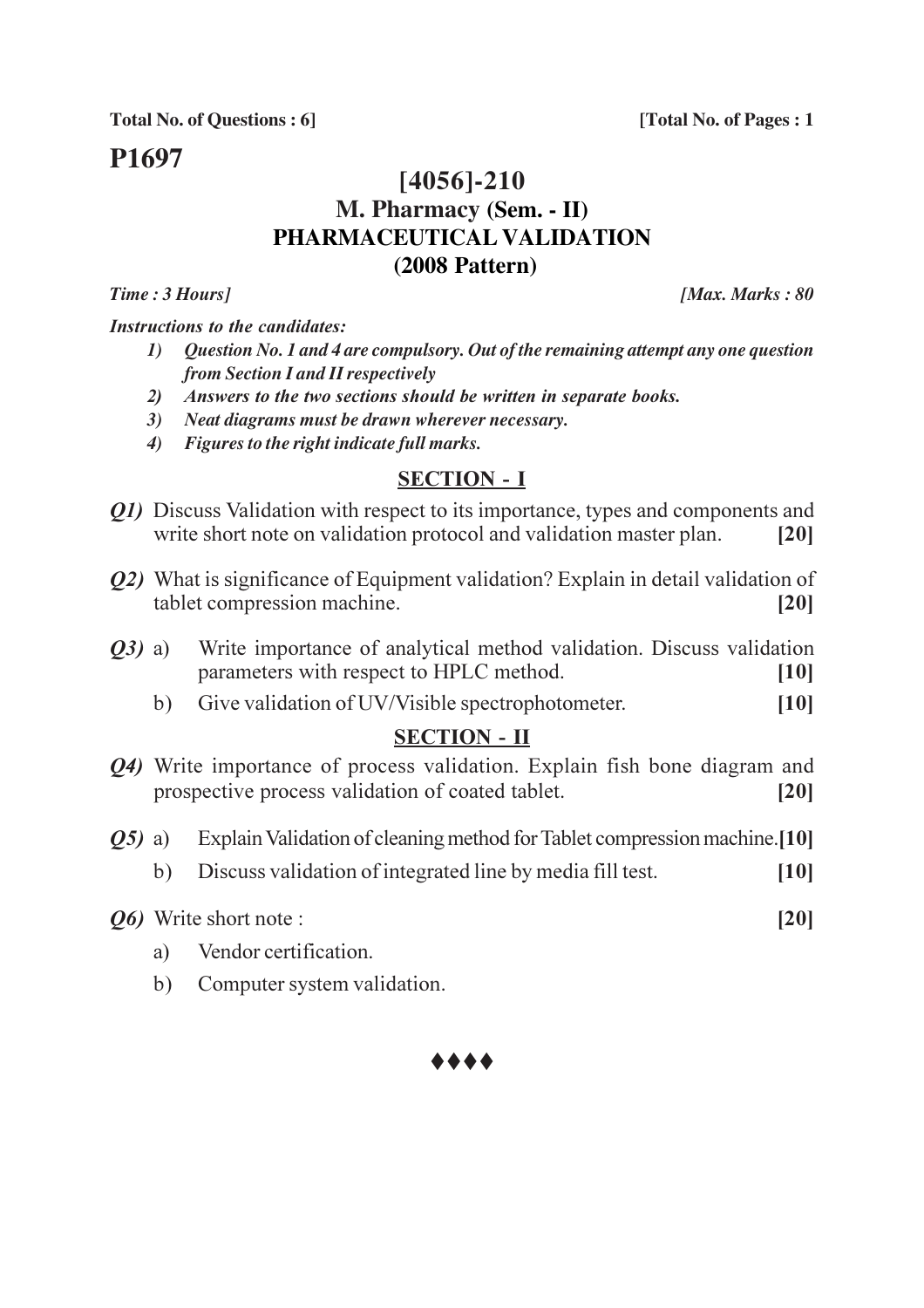Total No. of Questions : 8] **[Total No. of Pages : 1** 

### **P1698**

### **[4056]-211 M. Pharmacy (Sem. - II) QUALITY PLANNING AND ANALYSIS (Theory) (2008 Pattern)**

*Time : 3 Hours] [Max. Marks : 80*

**Instructions to the candidates:** 

- *1) Question No. 1 and 5 are compulsory.*
- 2) Answer any two questions from section I and any two questions from section II *from the remaining.*
- *3) Answers to the two sections should be written on separate answer books.*
- *4) Figures to the write indicate full marks.*

### **SECTION - I**

- *Q1*) Define audit. Where it is to be done? Explain in detail report of an audit taking example from pharma industry. Differentiate between inspection and audit. [12]
- **(22)** Explain the Juran's trilogy of managing the quality. [14]
- *Q3*) Describe and justify the relevant importance of planning to maintain & achieve quality in manufacturing activity.
- $Q4$ ) Write short notes on  $(Any two)$  [14]
	- a) Sporadic & Chronic Quality problems.
	- $b)$ evising & structuring Quality audit programme
	- c) Automated inspection viz-a-viz Manual inspection

### **SECTION - II**

- *Q5* Explain the role of Quality control and Quality assurance in Pharma industry. [12]
- *Q6*) Explain the importance of Statistical Process Control and different statistical control charts and where it is to be used  $?$  [14]
- *Q7*) Explain the term 'Quality Improvement'. What are the different strategies and concepts applied for improving Quality in Pharma industry. [14]
- $\mathbf{Q8}$ ) Write short notes on (Any two) [14]
	-

- a) Inspection Planning
- b) Ouality Culture
- c) Sampling Plans

 $+ + + +$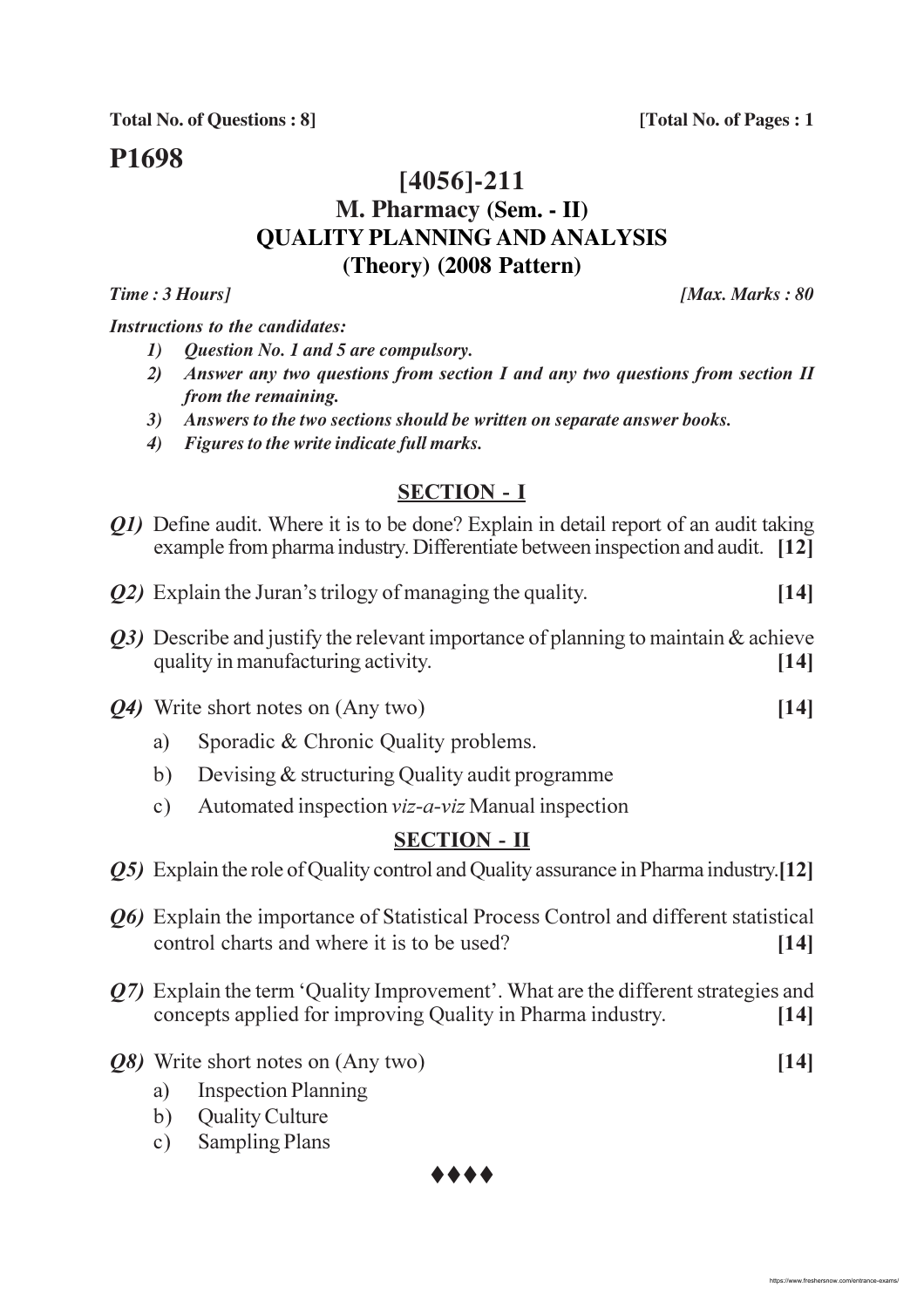$[4056] - 105$ 

[Total No. of Pages :1

### P<sub>1675</sub>

# M.Pharmacy (Sem. - I) **ADVANCED PHARMACOLOGY - I** (Preclinical Evaluation of Drugs)  $(2008$  Pattern)

Time: 3 Hours]

**[Max. Marks:80** 

**Instructions to the candidates:** 

- Solve any two questions from each section.  $1)$
- $2)$ All questions carry equal Marks.
- 3) Answers to the two sections should be written in separate answer books.

### **SECTION - I**

|          | <i>Q1</i> ) Discuss CPCSEA regulations for animal experimentation. Add a note on<br>proforma - B. | [20] |
|----------|---------------------------------------------------------------------------------------------------|------|
|          | <b><i>O2</i></b> Describe various methods for evaluation of Anticonvulsants.                      | [20] |
| a)<br>b) | $Q3$ ) Write a note on (Any two):<br>ELISA.<br>Screening of Antithyroid agent.                    | [20] |

- c) Animal cell lines.
- Constitution of IAEC.  $d)$

#### **SECTION - II**

*O4*) Explain preclinical Screening Methods for analgesics and anti pyretic. [20]

- *O5*) How will you check potential of local anesthetics using laboratory animals?[20]
- *O6*) Justify Ethical requirements set by CPCSEA in preclinical pharmacology.[20]

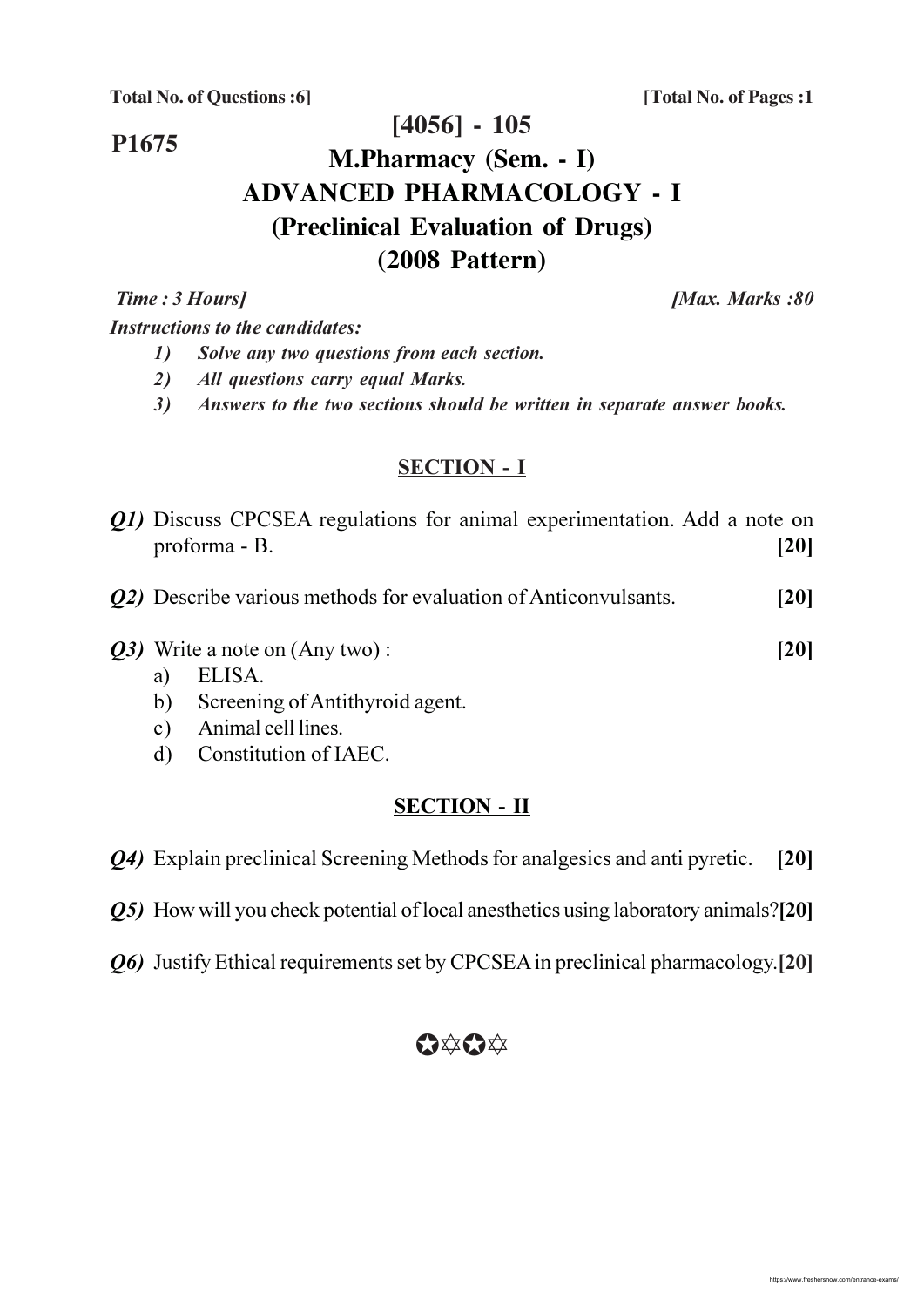[Total No. of Pages :2

#### P<sub>1676</sub>

### $[4056] - 106$ M.Pharmacy (Sem. - I) **ADVANCED PHARMACOGNOSY - I**  $(2008$  Pattern)

Time: 3 Hours]

**[Max. Marks:80** 

**Instructions to the candidates:** 

- Question No. 1 and 5 are compulsory. Out of remaining attempt 2 questions  $\mathcal{D}$ from Section-I and 2 questions from Section-II.
- Answers to the two sections should be written in separate answer books.  $2)$
- Neat diagrams must be drawn wherever necessary.  $3)$
- $\boldsymbol{4}$ Figures to the right indicate full marks.

#### **SECTION - I**

- *O1*) Write in details about biotransformation technique for production of secondary metabolites.  $[10]$
- $(02)$  a) What are advantage and disadvantage of chemotaxonomy over morphological methods of classification? Write its application.  $\lceil 8 \rceil$ 
	- Describe the flavanoids as chemotaxonomic markers with suitable  $b)$ examples.  $[7]$
- *Q3*) What are the characteristics of natural products that make them an appropriate material in discovering new drugs? Describe the role of Quinine and Cocaine as head compounds in discovering the new drugs.  $[15]$
- *Q4*) Write note on following (any three):  $[15]$ 
	- Coumarins as Photosensitizing agents. a)
	- Napthoquinone colouring agents.  $b)$
	- **Biodiesel**  $c)$
	- Flavours from naturals sources.  $\mathbf{d}$

 $P.T.O.$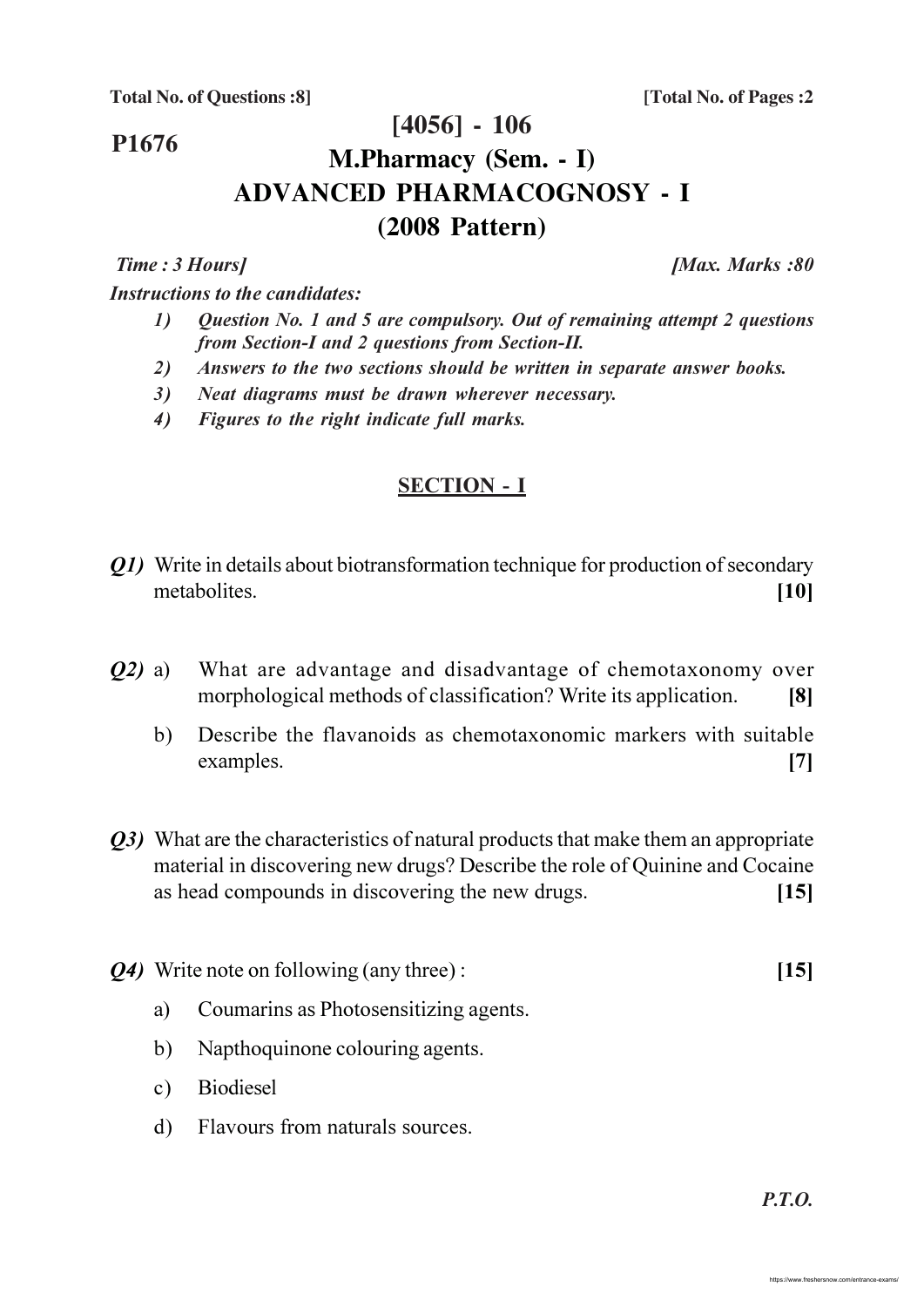### **SECTION - II**

|                     |           | Q5) Explain precursor product sequence and sequential analysis techniquies used<br>in the study of plant biosynthesis.<br>[10] |                   |  |
|---------------------|-----------|--------------------------------------------------------------------------------------------------------------------------------|-------------------|--|
| <b><i>O6</i></b> a) |           | Write review on natural anticancer agent.                                                                                      | $\lceil 8 \rceil$ |  |
|                     | b)        | Write note on the plants useful in viral hepatitis.                                                                            | 17 I              |  |
|                     |           | $Q7$ ) Write various in vitro and in vivo models used in the evaluation of<br>immunomodelating drugs.<br>$[15]$                |                   |  |
|                     |           | <b>Q8</b> ) Write note on following (any three):<br>[15]                                                                       |                   |  |
|                     | a)        | Flavanoids as anti-inflamatory agents.                                                                                         |                   |  |
|                     | b)        | Biopolymers.                                                                                                                   |                   |  |
|                     | $\circ$ ) | Bioreactor techniques in secondary metabolite.                                                                                 |                   |  |
|                     | d)        | Role of High Throughout Screening (HTS) in drug discoring.                                                                     |                   |  |

### ◎☆●☆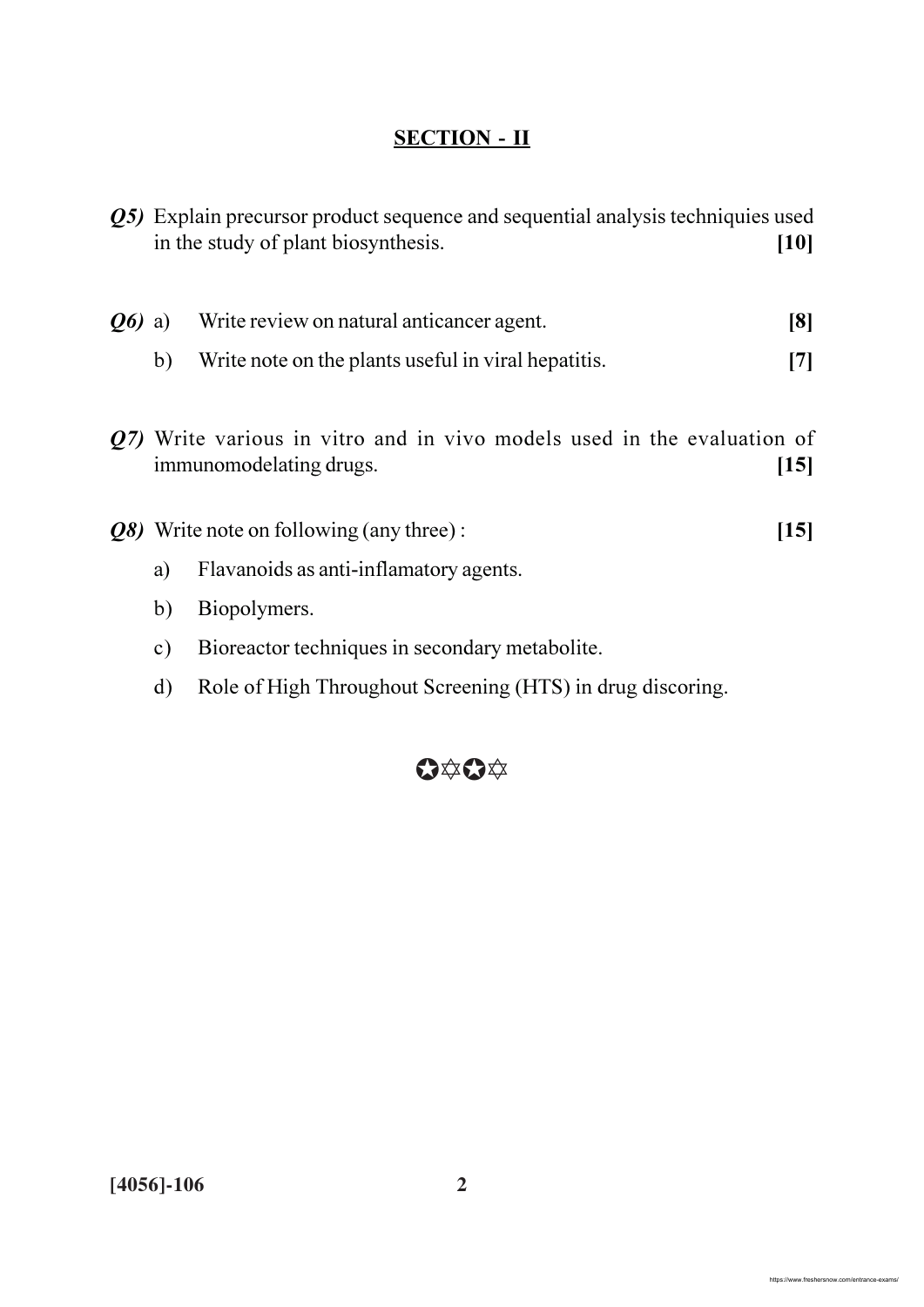[Total No. of Pages :2

#### $[4056] - 108$

P<sub>1677</sub>

### **M.Pharmacy**

### **QUALITY CONTROL & ASSURANCE OF PHARMACEUTICALS** (2008 Pattern) (Commonto Sem. - I and Sem. - II)

Time: 3 Hours]

**[Max. Marks:80** 

**Instructions to the candidates:** 

- Question No. 1 and 5 are compulsory.  $\mathbf{I}$
- $2)$ Solve any two from the remaining questions for each section.
- Answers to the two sections should be written in separate books.  $3)$
- Figures to the right indicate full marks. 4)

#### **SECTION - I**

- $Q1$ ) Define the term Quality Assurance & Explain its importance in pharmaceutical industry.  $[10]$
- What are the GMP guidelines for processing of intermediate  $\&$  bulk  $Q2)$  a) products?  $[8]$ 
	- Discuss regulatory guidelines for personnel working in pharmaceutical  $b)$ industry.  $[7]$
- Discuss importance of equipment logs with suitable examples.  $[8]$ *(03)* a)
	- Describe in brief about revised schedule M.  $b)$  $[7]$
- *Q4*) Write short note on :  $[15]$ 
	- Sanitation of manufacturing premises. a)
	- Significance of I.P.Q.C.  $b)$
	- Disposal of solid waste material in pharma plant.  $c)$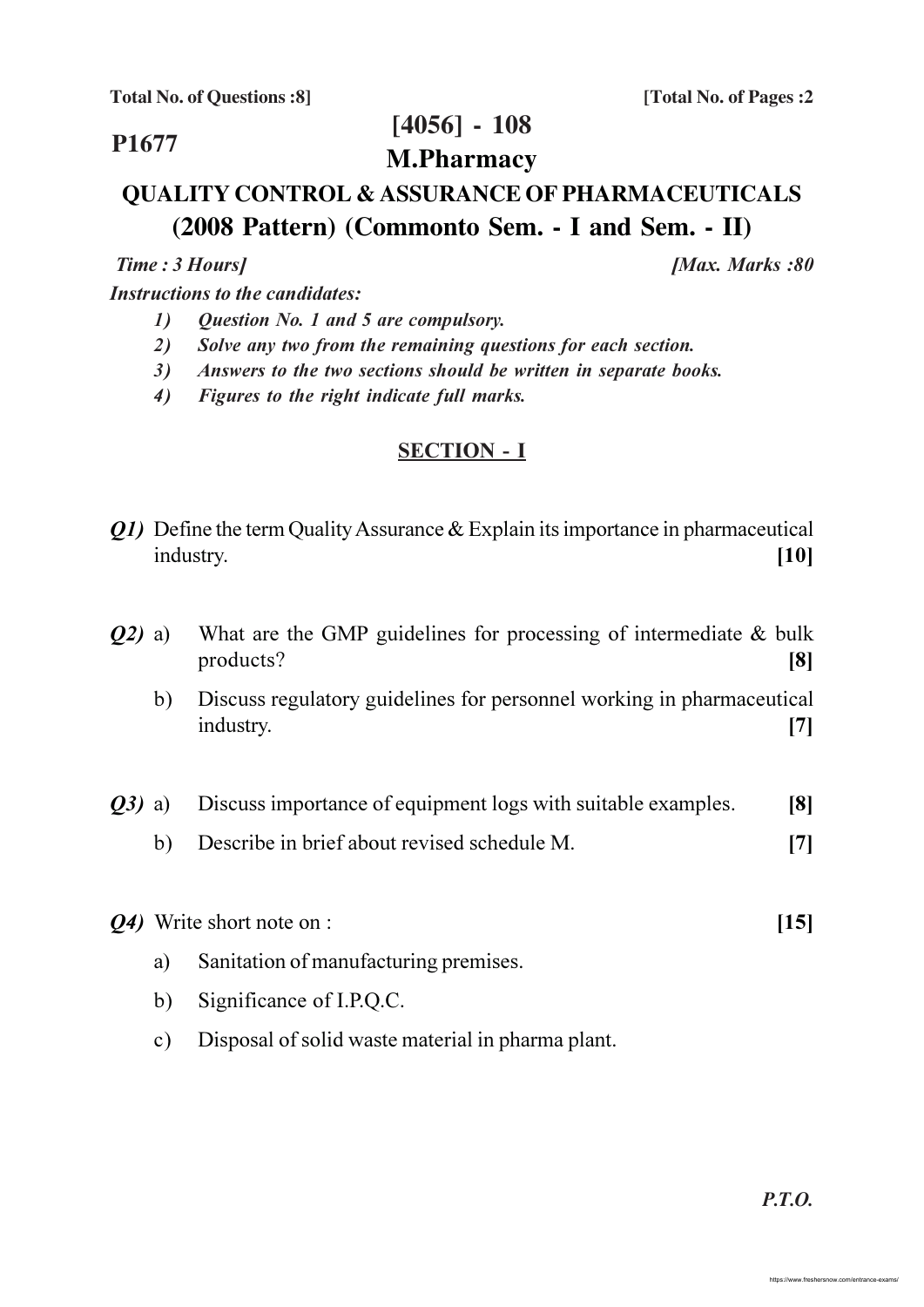### **SECTION - II**

*Q5*) What is process validation? Discuss different types of process validation. [10]

What is the significance of pharmaceutical manufacturing documentation?  $Q_0$  a) Explain in detail Master production & control record.  $[8]$ 

 $b)$ Explain the concept of change control in equipment validation.  $[7]$ 

- Personnel working in clean rooms are one of the major sources of  $O(7)$  a) contamination in clean rooms. If so then what different measures are needed to be taken to minimize this contamination?  $[8]$ 
	- Explain various steps  $\&$  procedure to exercise self inspection  $\&$  internal  $b)$ audit of quality control department.  $[7]$

*Q8*) Write short note on :

Cleaning validation. a)

 $b)$ Control of mix-ups  $\&$  cross contamination in parentral manufacturing.

International biological standards.  $c)$ 

 $\Omega$  $\triangle$  $\Omega$  $\triangle$ 

 $[15]$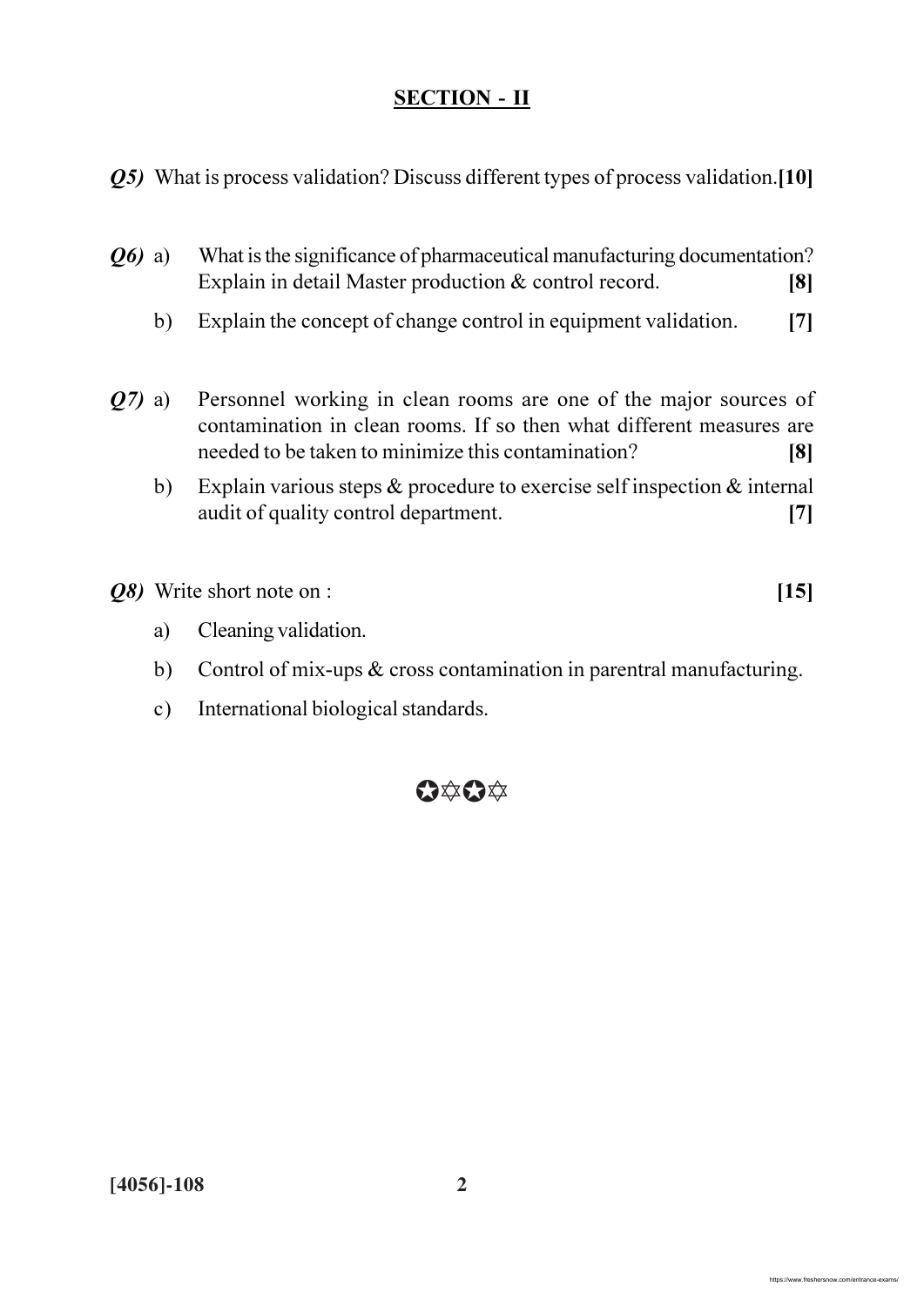### **[4056] - 109**

### **M.Pharmacy (Common to Sem. - I & II) PHARMACEUTICAL PLANT DESIGN & OPERATIONS (2008 Pattern) P1678**

**Time**: 3 Ho

*<i>Max. Marks*:80

**Instructions to the candidates:** 

- *answer any 2 questions from each section.*
- 2) Answers to the two sections should be written in separate answer books.
- 3) Neat diagrams must be drawn wherever necessary.
- *A*) Figures to the right indicate full marks.
- 5) *duestions carry equal marks.*

### **SECTION - I**

*Q1* Discuss design, layout and operational facilities for liquid orals. [20]

**(22)** Explain revised schedule M and factory act. [20]

*Q3*) Discuss design, layout and operational facilities for sterile powders ready for reconstitution. [20]

### **SECTION - II**

| <i>Q4</i> ) Give an account of design of effluent treatment plant.      | [20] |
|-------------------------------------------------------------------------|------|
| <b><i>Q5</i></b> ) Explain design and operation of Q.C. Laboratory.     | [20] |
| Q6) Discuss design of plant support services in a pharmaceutical plant. | [20] |

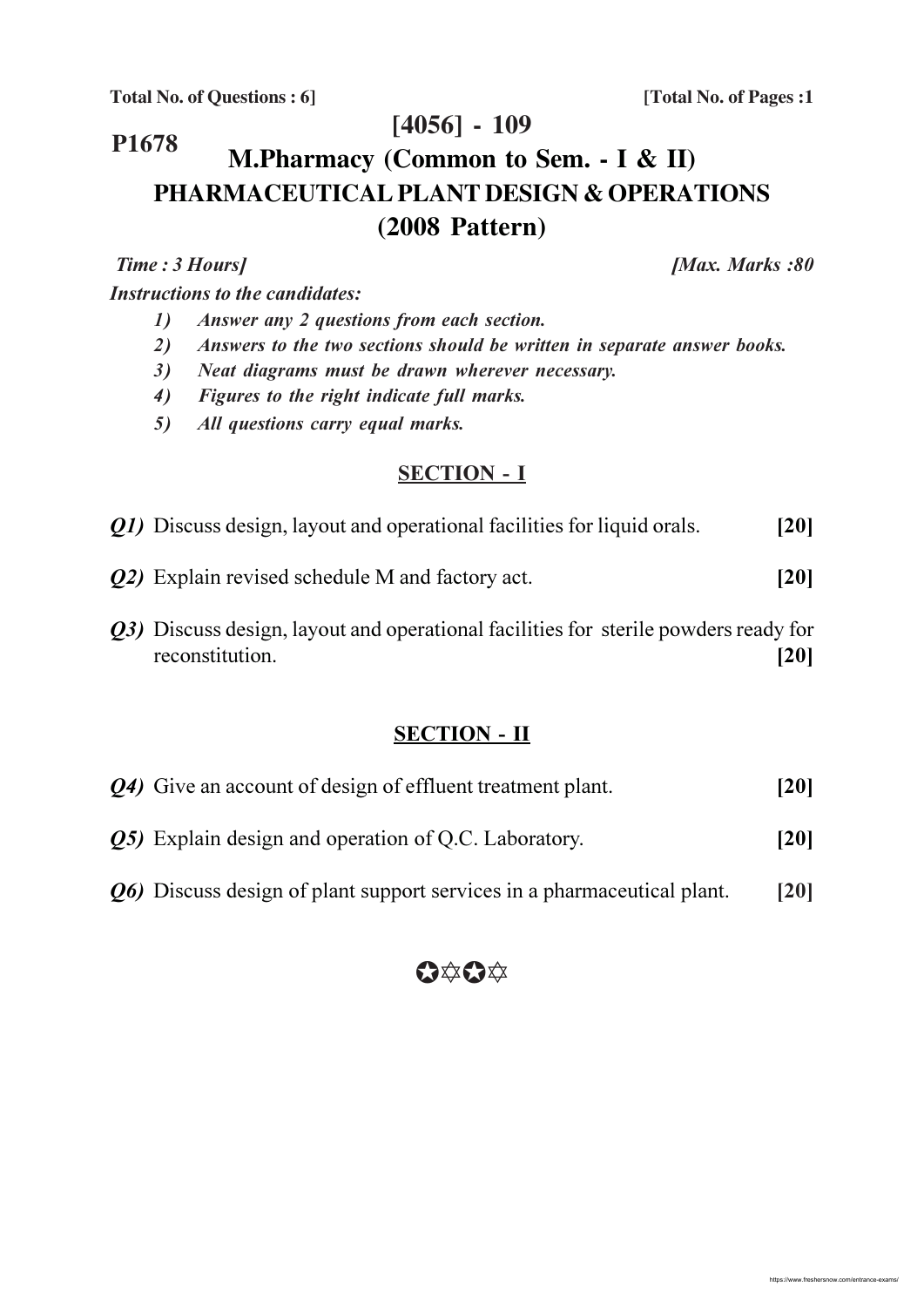[Total No. of Pages :2

#### P<sub>1679</sub>

### $[4056] - 110$

#### **M.Pharmacy**

# **BIOPHARMACEUTICS AND PHARMACOKINETICS** (2008 Pattern) (Common To Sem. - I and Sem. - II)

Time: 3 Hours]

[Max. Marks: 80]

**Instructions to the candidates:** 

- Question nos. 1 and 5 are compulsory. Out of the remaining attempt two  $\mathbf{I}$ questions from section I and two questions from section II.
- Answers to the two sections should be written in separate answer books.  $2)$
- 3) Figures to the right indicate full marks.

#### **SECTION - I**

- *O1*) How dissolution of drug can be improved? Discuss Biopharmaceutical classification system.  $[12]$
- **Q2)** Describe various terms used in measurement of bioavailability and discuss factors affecting bioavailability of a drug from dosage form.  $[14]$
- Q3) Mention various factors affecting drug distribution. Discuss drug related factors like molecular size, ionization and partition coefficient in detail. [14]
- $Q4$ ) Write notes on (any two):

 $[14]$ 

- a) In vitro in vivo correlation.
- b) Effect of polymorphism on drug absorption.
- c) Pre-systemic drug metabolism.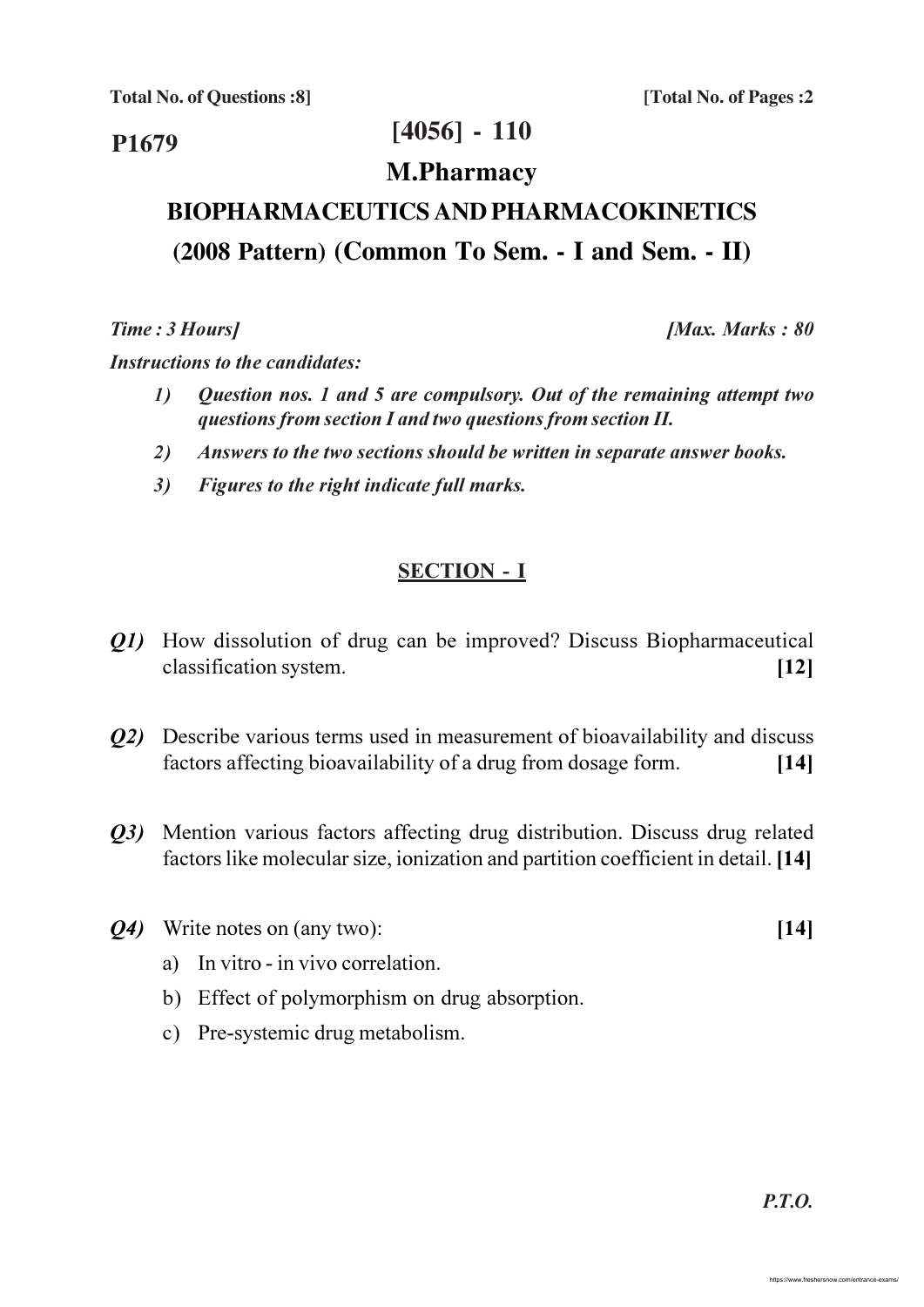#### **SECTION - II**

- Q5) Define extent of drug availability. Define area under drug plasma concentration - time curve. Discuss various methods to determine Area Under Curve (AUC)  $[12]$
- Q6) Define clearance, total body clearance and organ clearance. What are advantages of expressing clearance at an individual organ level?  $[14]$
- O7) Discuss one compartment open model after oral administration of drug solution.  $[14]$
- $\boldsymbol{0}$ 8) Write notes on (any two):

 $[14]$ 

- a) Protein binding.
- b) Dose individualization.
- c) Pharmacodynamic parameters.

### 染染染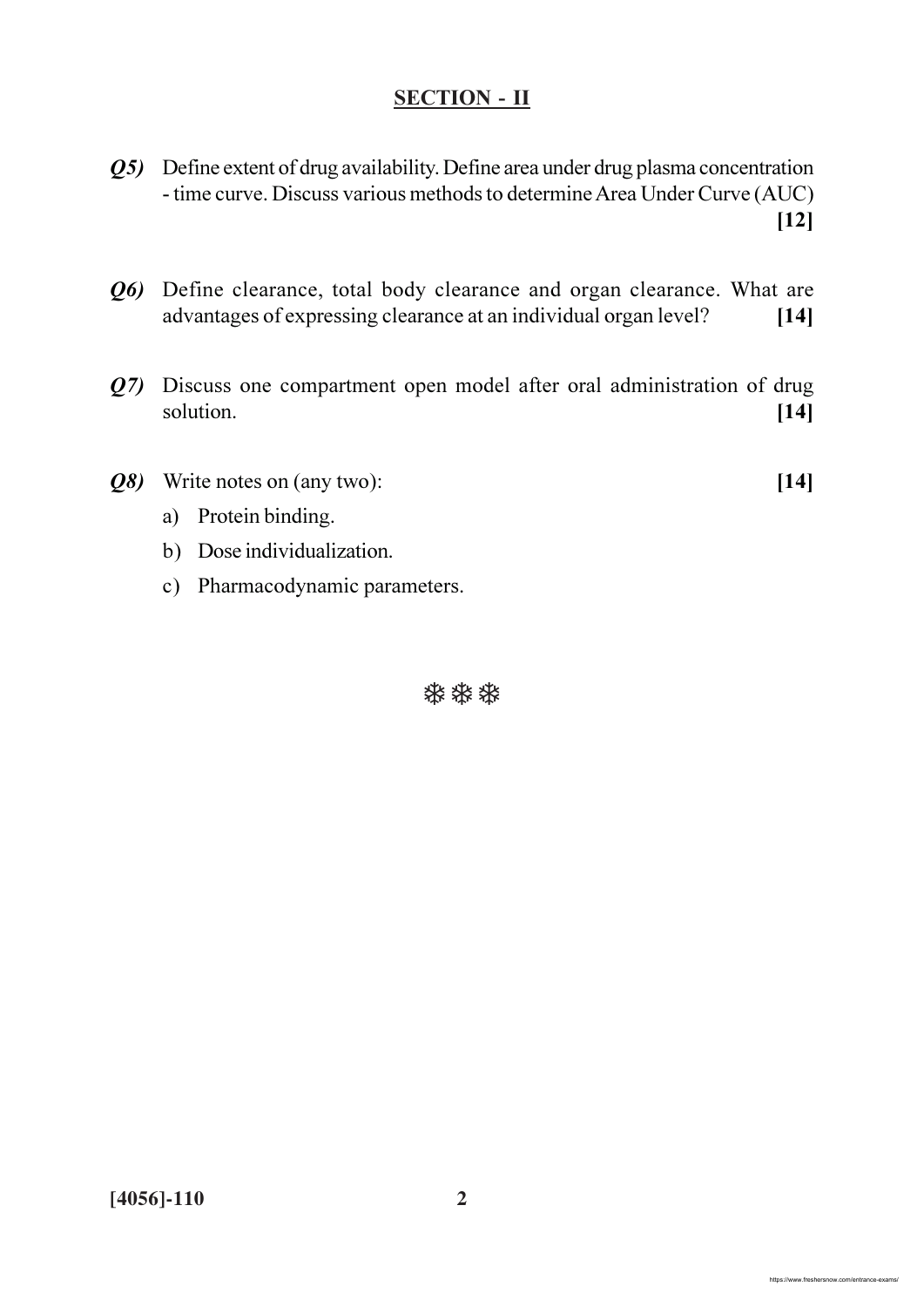[Total No. of Pages :2

**[Max. Marks: 80** 

#### P<sub>1680</sub>

### $[4056] - 111$

### **M.Pharmacy**

# **STERILE PRODUCTS FORMULATION AND TECHNOLOGY** (2008 Pattern) (Common To Sem. - I and Sem. - II)

Time: 3 Hours] **Instructions to the candidates:** 

- Question Nos. 1 and 5 are compulsory. Out of the remaining attempt two  $\mathbf{I}$ questions from section I and two questions from section II.
- $2)$ Answers to the two sections should be written in separate answer books.
- Neat diagrams must be drawn wherever necessary.  $3)$
- Figures to the right indicate full marks.  $\overline{4}$

#### **SECTION - I**

| <i>O1</i> ) | Describe physiological and formulation parameters in development of Large<br>volume parenterals. | [12] |
|-------------|--------------------------------------------------------------------------------------------------|------|
| O2)         | Explain in detail preformulation studies of parenteral medication.                               | [14] |
| <i>O3</i> ) | Explain preformulation and formulation development of opthalmic products.                        | [14] |

- *O4* Write a short notes on (any two):  $[14]$ 
	- a) Pharmacopoeial Evaluation of SVP's.
	- b) Nanoparticles as sustained release formulations.
	- c) Parenteral Implants.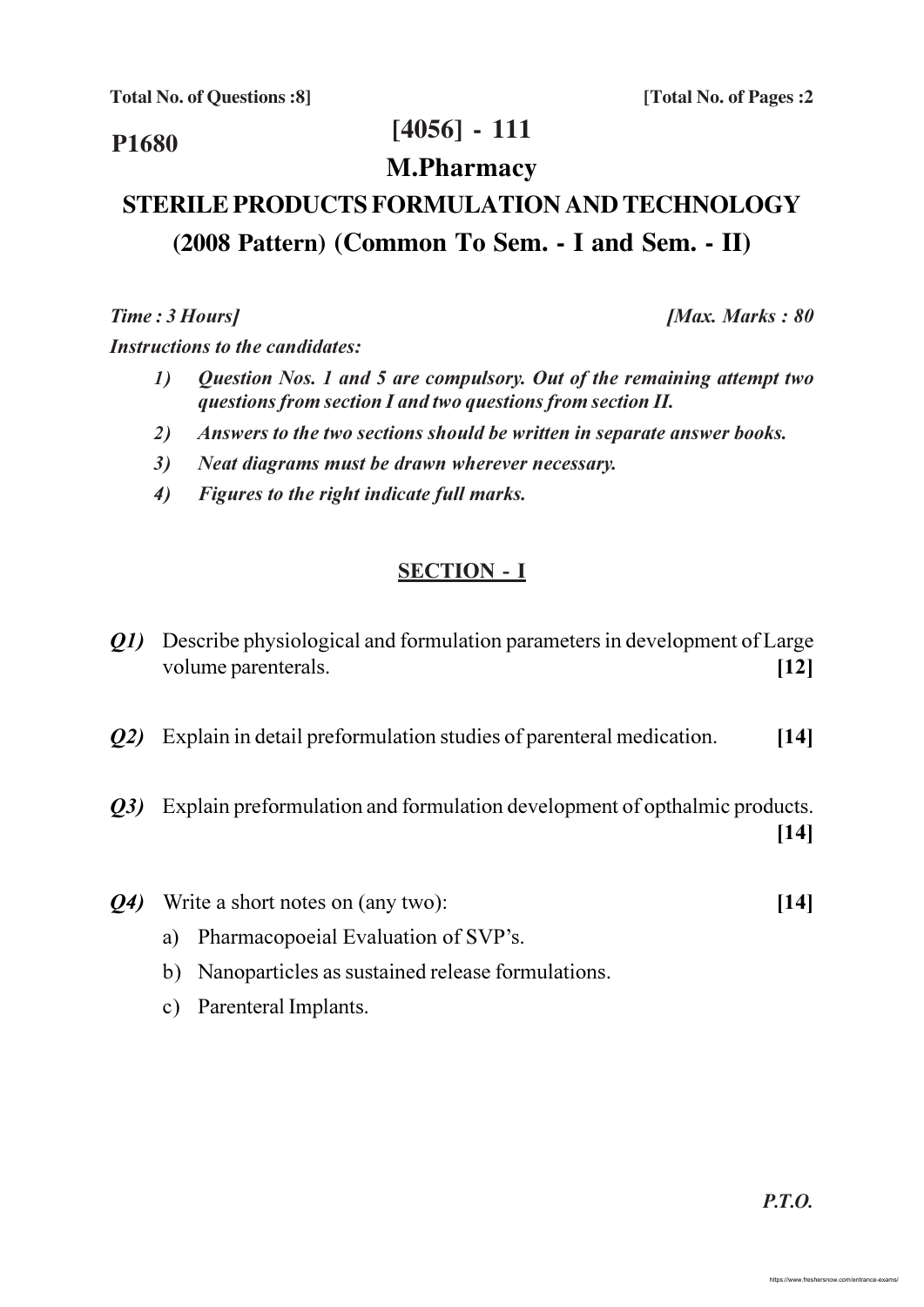### **SECTION - II**

| O5)                   | Explain factors important in utility of sterlization method, give comparision<br>of characteristics of different sterlization methods.<br>$[12]$ |  |
|-----------------------|--------------------------------------------------------------------------------------------------------------------------------------------------|--|
| <i>O</i> <sub>6</sub> | Describe GMP in manufacturing of small volume parenterals.<br>$[14]$                                                                             |  |
| O7)                   | Give the typical layout of parenteral plant. Explain factors important in site<br>selection.<br>[14]                                             |  |
| <i><b>O8</b></i>      | Write a short note on (any two):<br>[14]                                                                                                         |  |
|                       | Hazards associated with parenteral therapy.<br>a)                                                                                                |  |
|                       | Parenteral devices.<br>b)                                                                                                                        |  |
|                       | HVAC design.<br>C)                                                                                                                               |  |

**桊 桊 桊**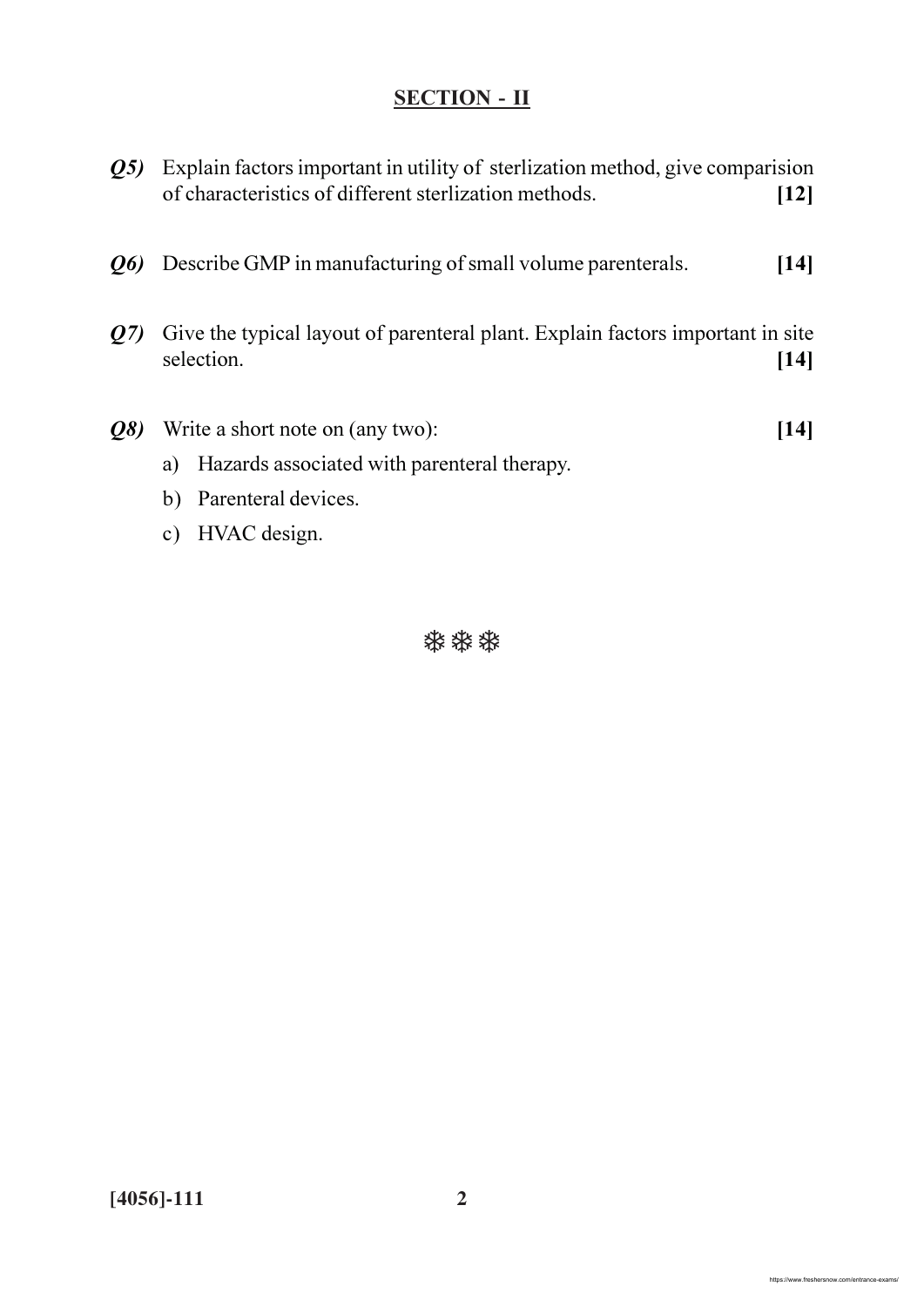[Total No. of Pages :2

#### P1681

### $[4056] - 112$

### **M.Pharmacy**

# **CHEMISTRY OF MEDICINAL NATURAL PRODUCTS** (2008 Pattern) (Common to Sem. - I & Sem. - II)

Time: 3 Hours]

[Max. Marks: 80]

**Instructions to the candidates:** 

- Question no. 1 and 5 are compulsory. Attempt any two questions from  $\mathbf{I}$ remaining for section I and section II each.
- Answers for two sections should be written in two separate answer books.  $2)$
- 3) Figures to the right indicate full marks.

#### **SECTION - I**

|             |    | <i>Q1</i> ) Describe the chemistry and structural elucidation of Morphine.                            | [10]              |
|-------------|----|-------------------------------------------------------------------------------------------------------|-------------------|
| Q2)         | a) | Discuss the methods of isolation of essential oil and separation of<br>terpenoids from essential oil. | [8]               |
|             | b) | Explain the general methods of extraction of alkaloids.                                               | [7]               |
| <i>O3</i> ) | a) | Explain the biosynthetic pathway of isoprenoid compounds.                                             | $\lceil 8 \rceil$ |
|             |    | b) Describe the structural elucidation of ephedrine.                                                  | $[7]$             |
| Q4)         |    | Write note on following (any two):                                                                    | $\vert 15 \vert$  |
|             | a) | Biosynthesis of fatty acids.                                                                          |                   |
|             | b) | Isolation and purification of glycosides                                                              |                   |
|             | c) | Shikimic acid Pathway.                                                                                |                   |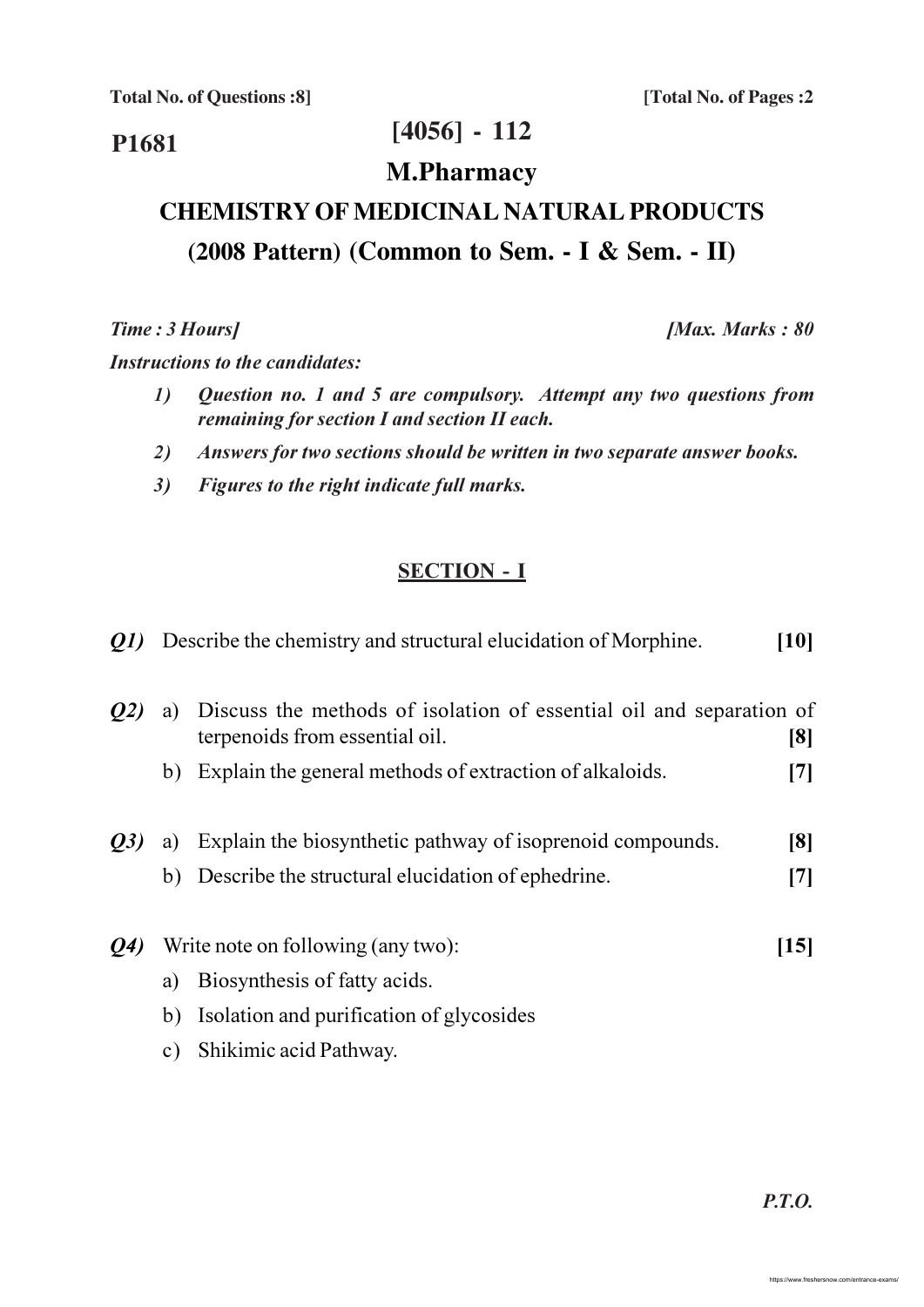### **SECTION - II**

| O5)                   |                | Discuss in detail the chemistry of plant steroids.            | [10]   |
|-----------------------|----------------|---------------------------------------------------------------|--------|
| <i>O</i> <sub>6</sub> | a)             | Describe the structural elucidation of solasodine.            | [8]    |
|                       |                | b) Classify flavonoids. Discuss the properties of flavonoids. | [7]    |
| O7)                   | a)             | Explain the general reactions of Mono saccharide.             | [8]    |
|                       |                | b) Describe the structural elucidation of Atropine.           | [7]    |
| $Q_0$                 |                | Write note on following (any two):                            | $[15]$ |
|                       | a)             | Chemistry of carotenoids.                                     |        |
|                       | b)             | Chemistry of diosgenin.                                       |        |
|                       | $\mathbf{c}$ ) | Chemistry of disaccharides.                                   |        |

**桊 桊 桊**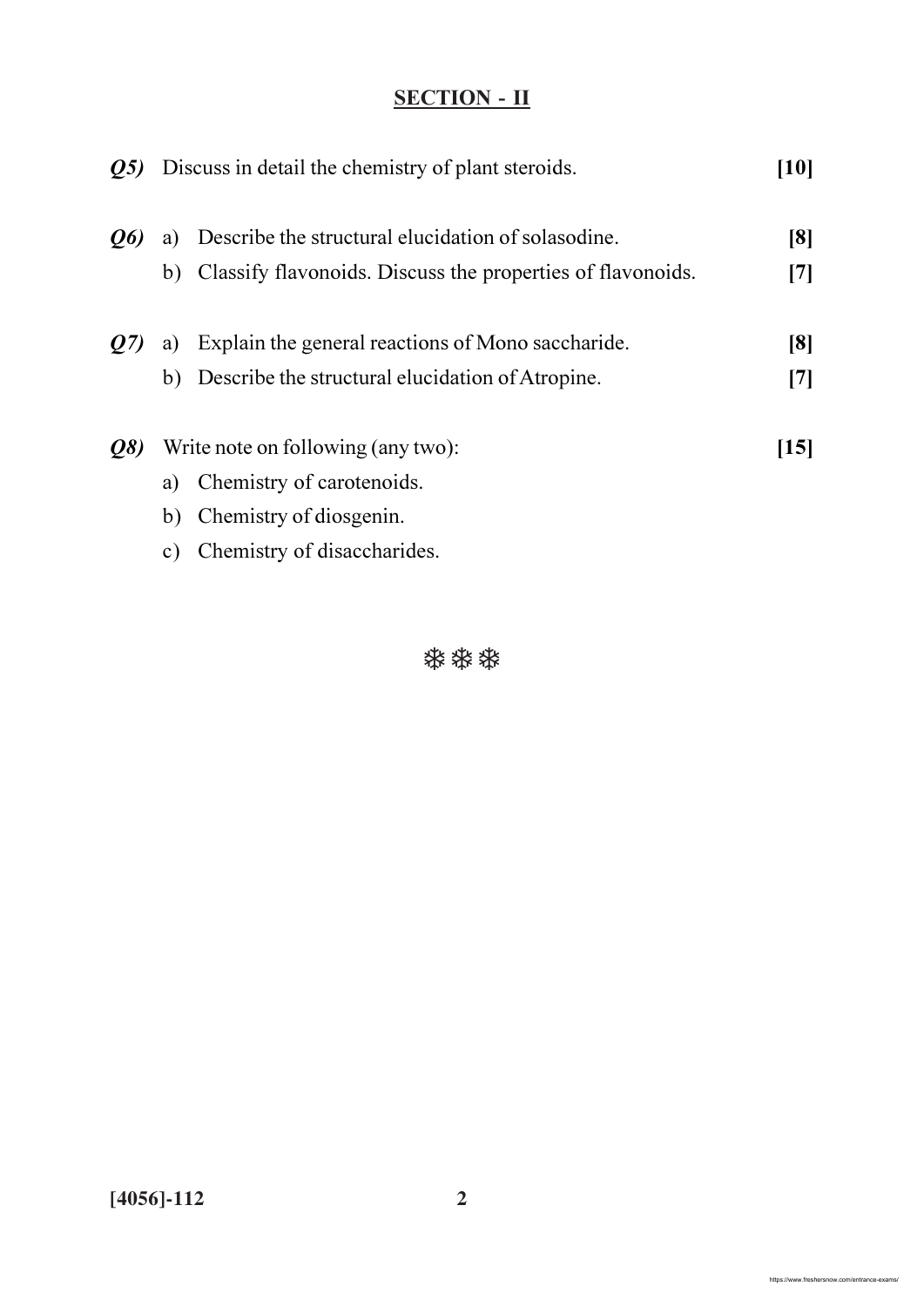[Total No. of Pages :2

#### P1682

### $[4056] - 113$

### **M.Pharmacy**

# **ACTIVE PHARMACEUTICAL INGRADIENTS (APIS) Manufacturing Technology** (2008 Pattern) (Common to Sem. - I & Sem. - II)

Time: 3 Hours]

**[Max. Marks: 80** 

**Instructions to the candidates:** 

- $\mathcal{D}$ Question No. 1 and 5 are compulsory. Remaining any two questions to be answered in section I and section II.
- Answers to the two sections should be written in separate answer books.  $2)$
- $3)$ Diagrams & flow chart for questions set full marks.

#### **SECTION - I**

| 01)  | Write a note on biochemical processes in synthesis.                                    | $\vert$ 12 $\vert$ |
|------|----------------------------------------------------------------------------------------|--------------------|
| Q(2) | Give the industrial manufacturing methods and flow chart of ASPIRIN and<br>BENZOCAINE. | [14]               |
| O3)  | Explain Finger $&$ Arm protection law.                                                 | [14]               |
| O4)  | Write a note on (any two):<br>Esterification.<br>a)                                    | [14]               |

- b) Oxidation process.
- c) Halogenations.

 $P.T.O.$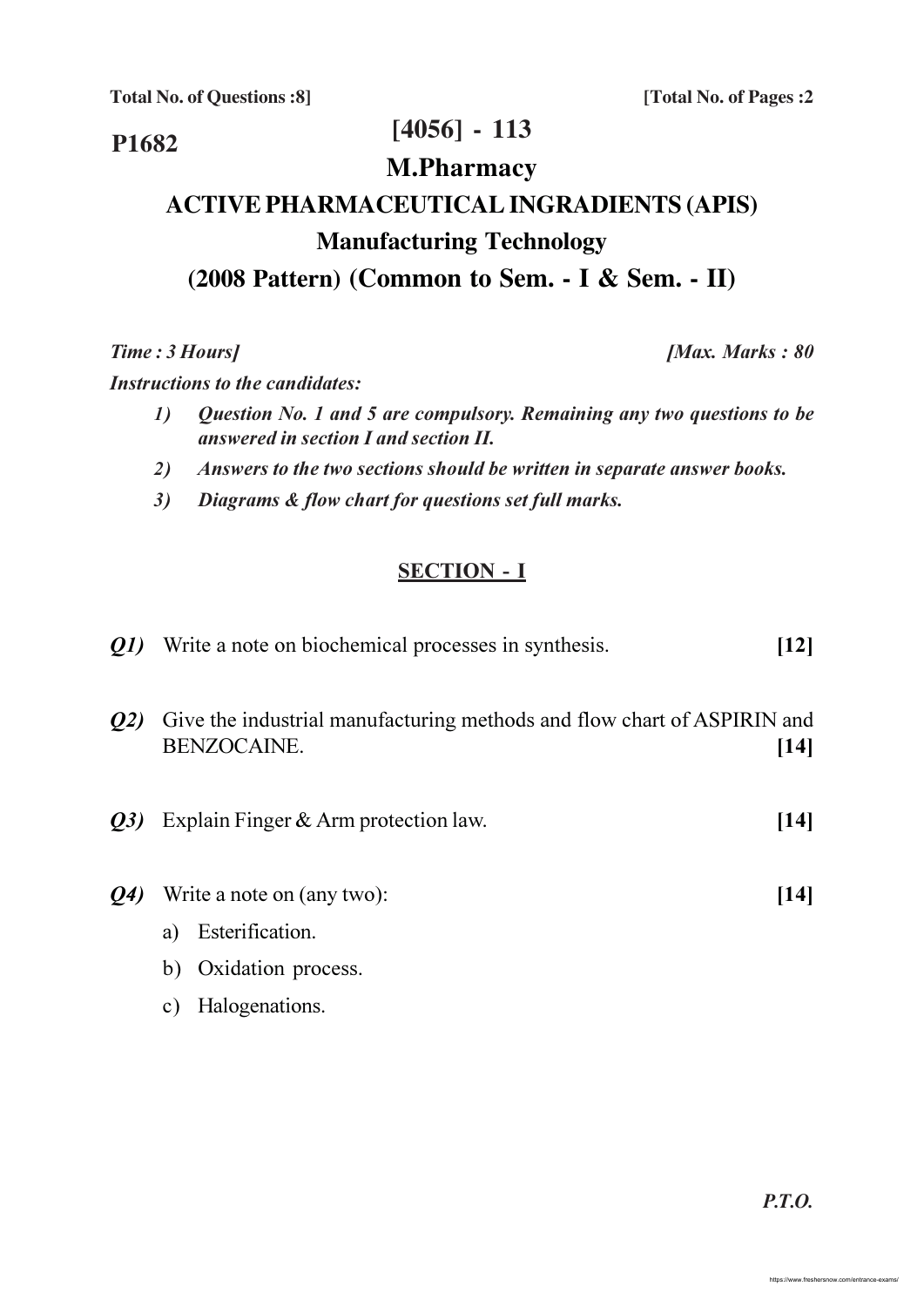### **SECTION - II**

| <i>O5</i> )           | Write a note on Noise measuring Instruments and effects of sound and<br>ultrasound. | [12]   |
|-----------------------|-------------------------------------------------------------------------------------|--------|
| <i>O</i> <sub>6</sub> | Write a note on Types of Chemical mixtures.                                         | $[14]$ |
| O7)                   | Write a note on control of noise, vibration and Radiation hazards.                  | $[14]$ |
| <i><b>O8</b></i>      | Write note on (any two):                                                            | [14]   |
|                       | Criteria for Hearing Damage.<br>a)                                                  |        |
|                       | Types of eyes protection Instruments.<br>b)                                         |        |
|                       | Write a law on "foot $&$ leg protection".<br>C)                                     |        |

#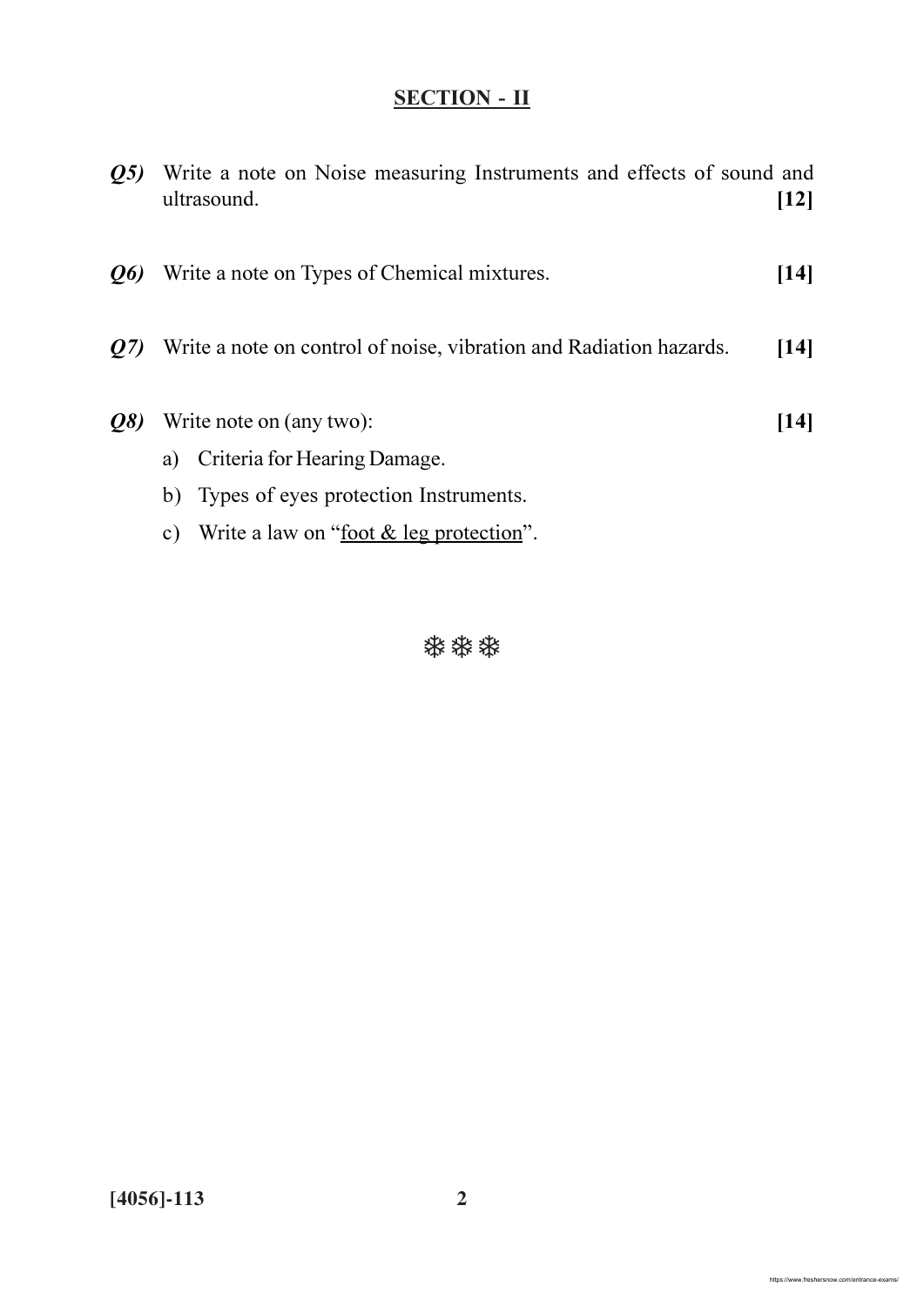Total No. of Questions : 6] [Total No. of Pages : 2

### **P1691**

#### **[4056]-204**

# **M.Pharmacy (Sem. - II) ADVANCED MEDICINAL CHEMISTRY**

#### **(2008 Pattern)**

*Time : 3 Hours] [Max. Marks : 80*

*Instructions to the candidates:*

- *1) Attempt any two questions from Section I and any two questions from Section II.*
- *2) Write answers to section I and Section II in separate answer book.*

### **SECTION - I**

| $QI$ ) a) |    | Explain the microbial transformation of steroids with suitable examples.     | $\lceil 15 \rceil$ |
|-----------|----|------------------------------------------------------------------------------|--------------------|
|           | b) | Write about supporters and linkers in combinatorial synthesis.               | $\sqrt{5}$         |
| $Q2)$ a)  |    | What are the different types of receptors. Explain the adrenergic receptors. | $[15]$             |
|           | b) | Write nomenclature of prostaglandins.                                        | [5]                |
|           |    |                                                                              |                    |

*Q3)* Write the reaction mechanism and principle involved in following synthesis (Any two): **[20]**

- a) Diphenhydramine.
- b) Ethinyl estradiol.
- c) Linezolide.

### **SECTION - II**

| $(Q4)$ a) | Discuss and compare the advantages and disadvantages of microbial |                    |
|-----------|-------------------------------------------------------------------|--------------------|
|           | transformation over chemical synthesis.                           | $\lceil 15 \rceil$ |
| h)        | Write a brief note on CADD.                                       | $\sqrt{5}$         |

*P.T.O.*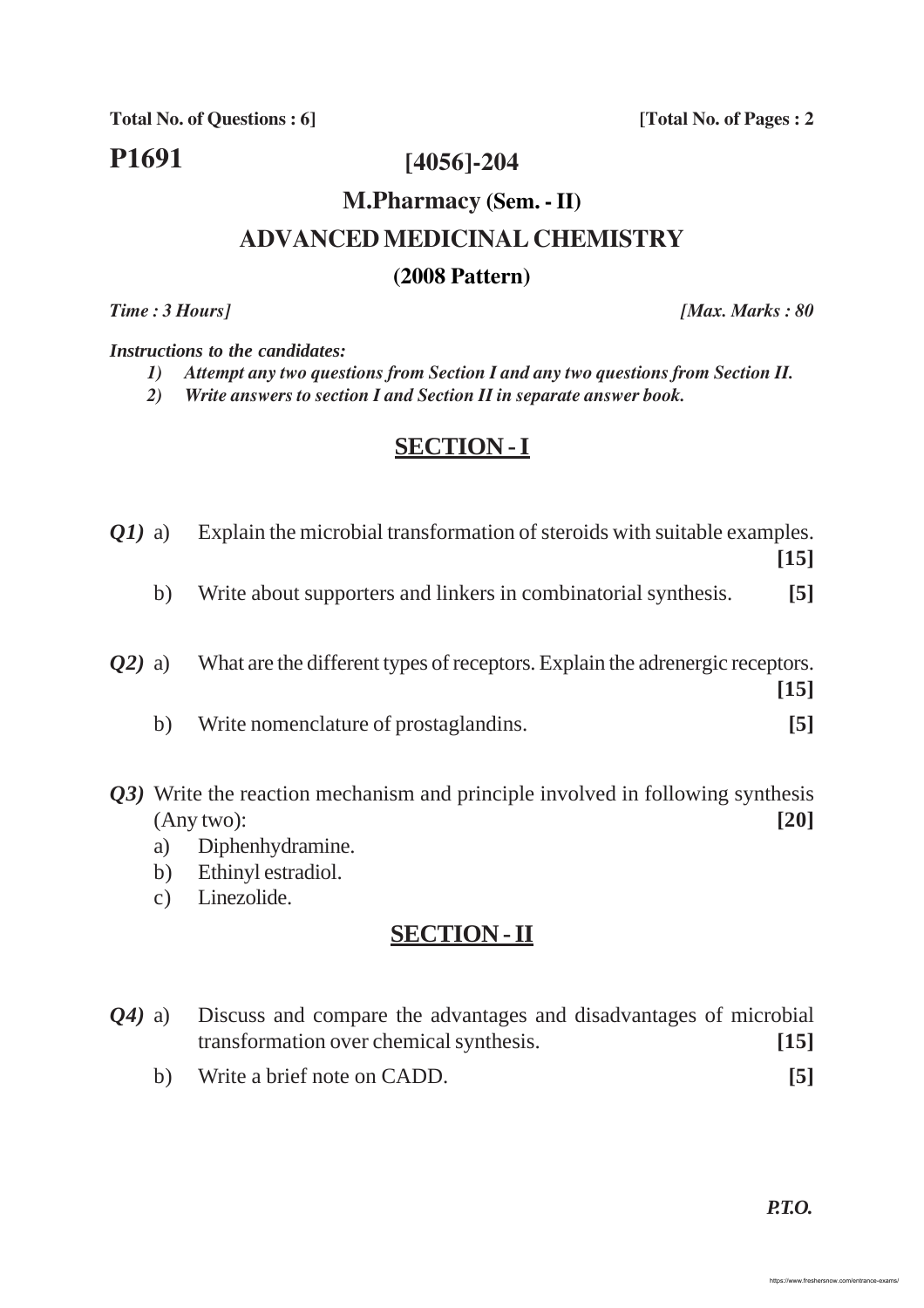| $(0.5)$ a) |    | Highlight the features of models of cholinergic receptors. | $[15]$ |
|------------|----|------------------------------------------------------------|--------|
|            | b) | Write about receptor cloning.                              | [5]    |
|            |    | $Q_6$ ) Write notes on any two:                            | [20]   |
|            | a) | Importance of gene therapy.                                |        |

- b) QSAR in drug design.
- c) Enzyme inhibition.

### **CSEOCSEO**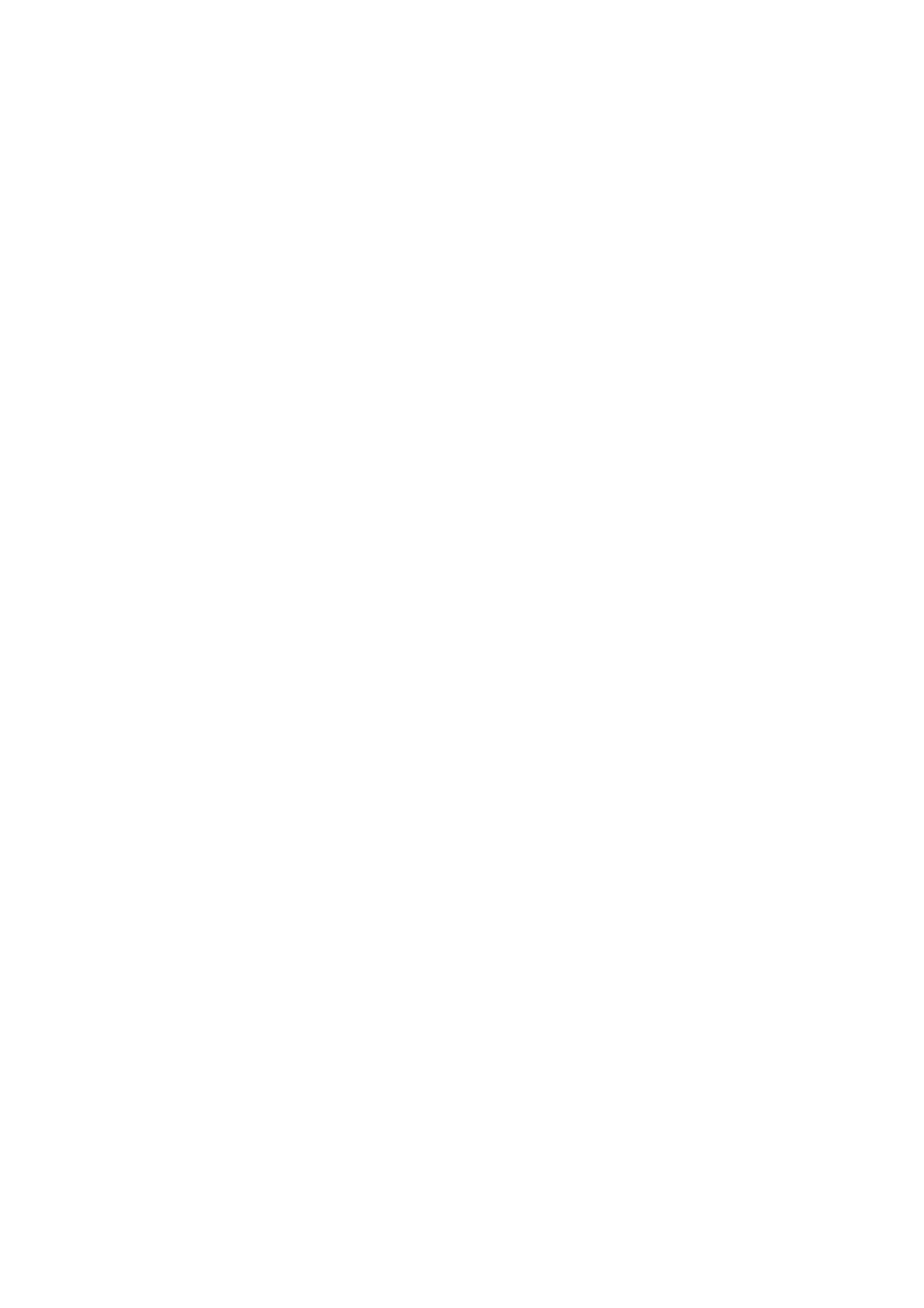Total No. of Questions : 6] **[Total No. of Pages : 2** 

## **P1692**

### **[4056]-205**

### **M.Pharmacy (Sem. - II)**

### **DRUG DESIGN**

#### **(Theory) (2008 Pattern)**

*Time : 3 Hours] [Max. Marks : 80*

*Instructions to the candidates:*

- *1) Question No.1 and 4 are compulsory.*
- *2) Answer any one question from Section I and any one question from Section II from the remaining.*
- *3) Answers to the two sections should be written in separate answer books.*
- *4) Figures to the right indicate full marks.*

### **SECTION - I**

*Q1)* Explain the importance of following in action of drug **[20]**

- a) Physicochemical properties
- b) Role of stereochemistry

*Q2)* a) Define the term prodrug. Elaborate various types of prodrugs with suitable examples. **[10]**

b) How is concept of prodrug applicable in drug design. **[10]**

*Q3)* Discuss the Free Wilson method, its principle, methodology, advantages & disadvantages with suitable examples. **[20]**

### **SECTION - II**

*Q4)* Explain the concept of Ligand based drug design, methods and techniques involved in the ligand based drug design. **[20]**

*Q5)* Explain in detail any one of the parameter used in the classical LFER method of QSAR *viz* **lipophilic** or **steric** or **electronic**. **[20]**

*P.T.O.*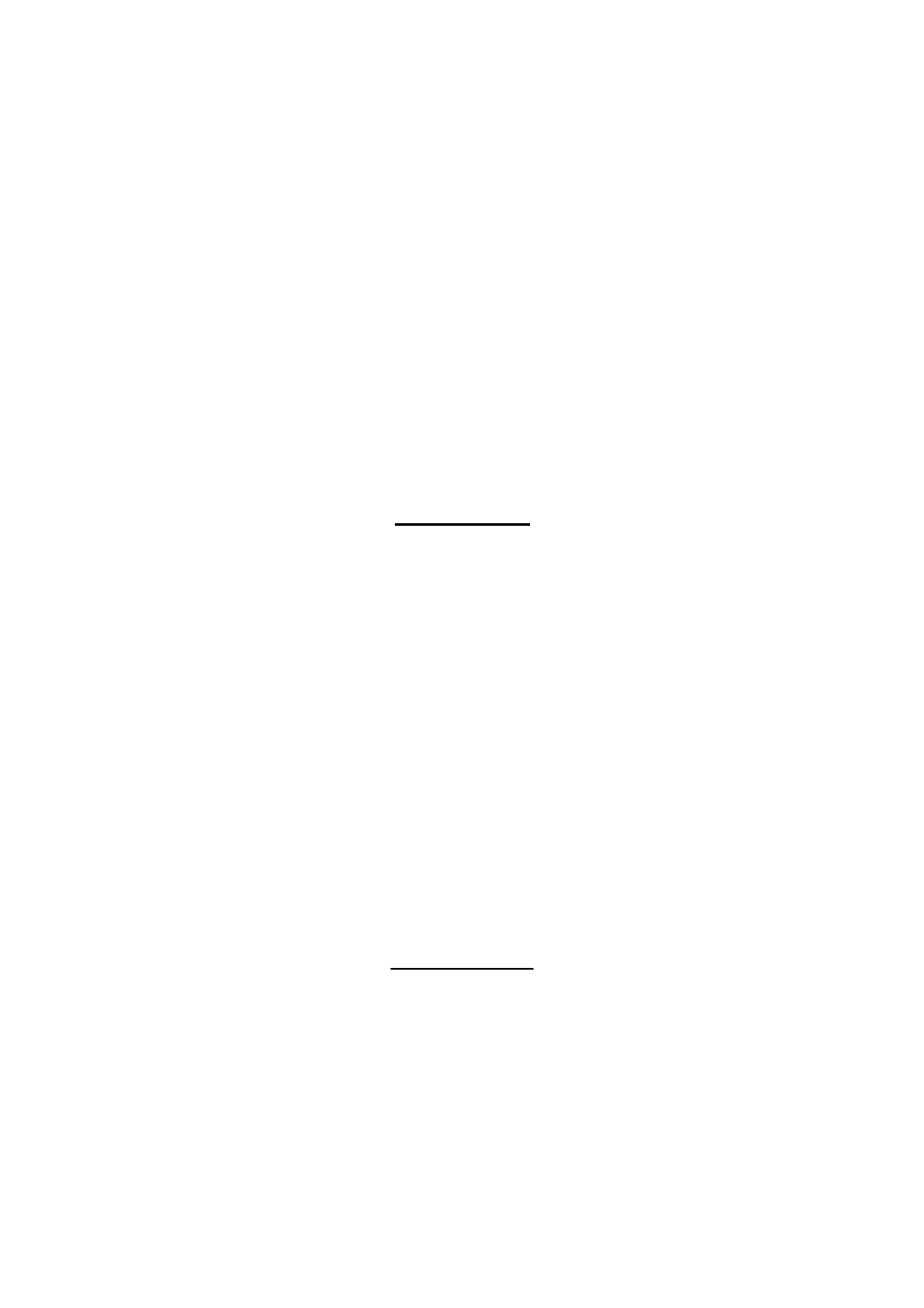*Q6)* Write short notes on any four: **[20]**

- a) Energy minimization methods
- b) Flexible docking
- c) Cluster analysis
- d) Molecular mechanics
- e) Theory of drug action
- f) Template forcing

### **CREDCRED**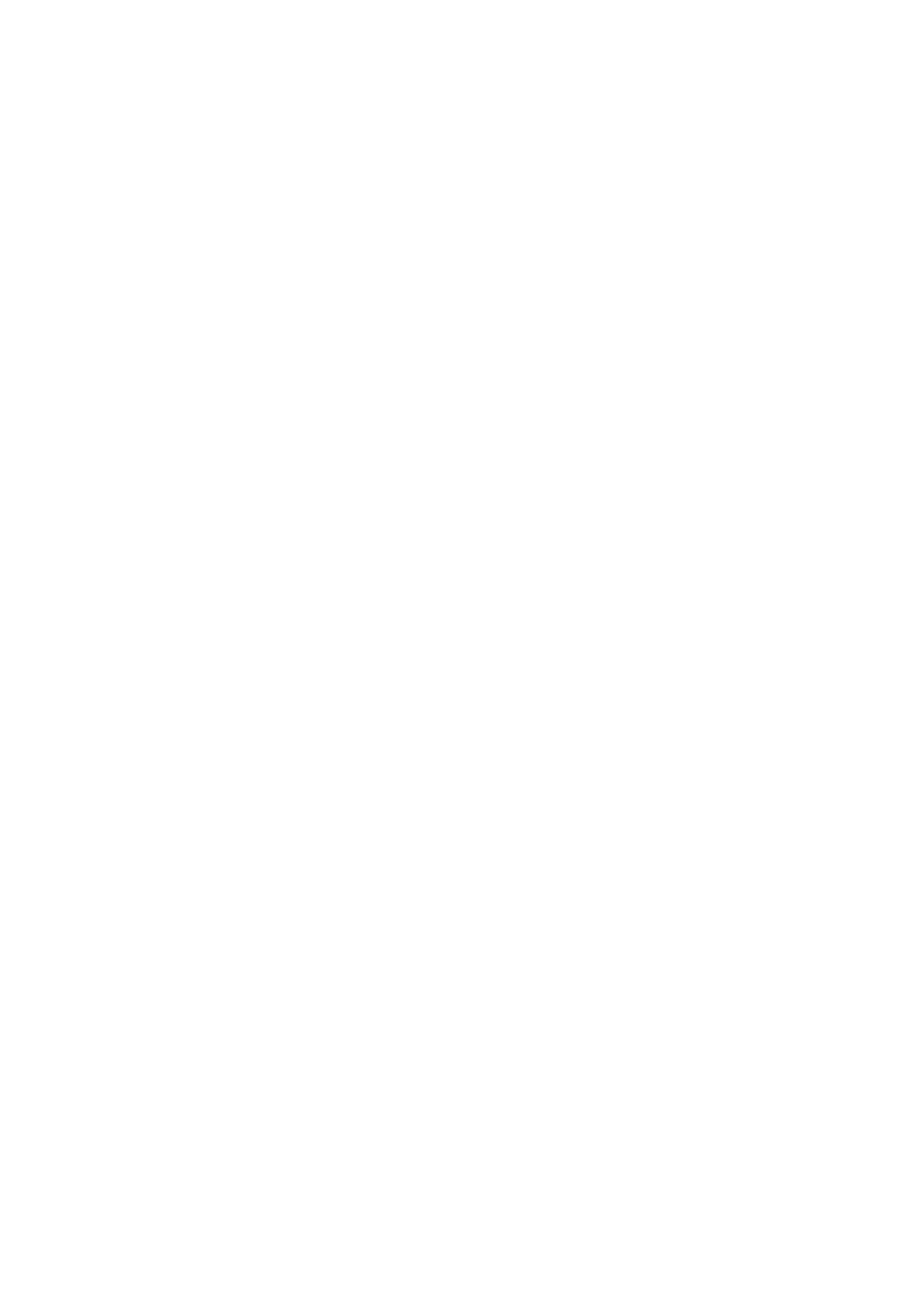Total No. of Questions : 8] **[Total No. of Pages : 1** 

**P1693**

### **[4056]-206 M.Pharmacy (Sem. - II) CLINICAL PHARMACOLOGY (2008 Pattern)**

*Time : 3 Hours] [Max. Marks : 80*

*Instructions to the candidates:*

- *1) Question number 1 & 5 are Compulsory. Out of the remaining attempt any two questions from Section - I and two questions from Section - II.*
- *2) Answers to the two sections should be written in separate book.*
- *3) Figures to the right indicate full marks.*

### **SECTION - I**

| Q1) Discuss the pharmacotherapy of angina pectoris.                                                                       | [10]               |
|---------------------------------------------------------------------------------------------------------------------------|--------------------|
| Q2) Write a detailed note on pharmacotherapy of neoplastic disorders.                                                     | $[15]$             |
| Q3) Describe the clinical treatment of acute renal failure. Add a note on renal<br>transplantation.                       | $[15]$             |
| $Q_4$ ) Write notes on:<br>Management of diarrhoea.<br>a)<br>Pharmacotherapy of peptic ulcers.<br>b)<br><b>SECTION-II</b> | $[15]$             |
| Q5) Discuss in detail about the resistance to antibiotics.                                                                | $[10]$             |
| $Q6$ ) Write a note on current concepts in the treatment of AIDS.                                                         | $[15]$             |
| Q7) Explain the pharmacotherapy of asthma.                                                                                | $[15]$             |
| $Q8$ ) Write a note on:<br>Management of hepatic cirrhosis<br>a)                                                          | $\lceil 15 \rceil$ |

b) Vaccines and Sera.

### **CROCKED**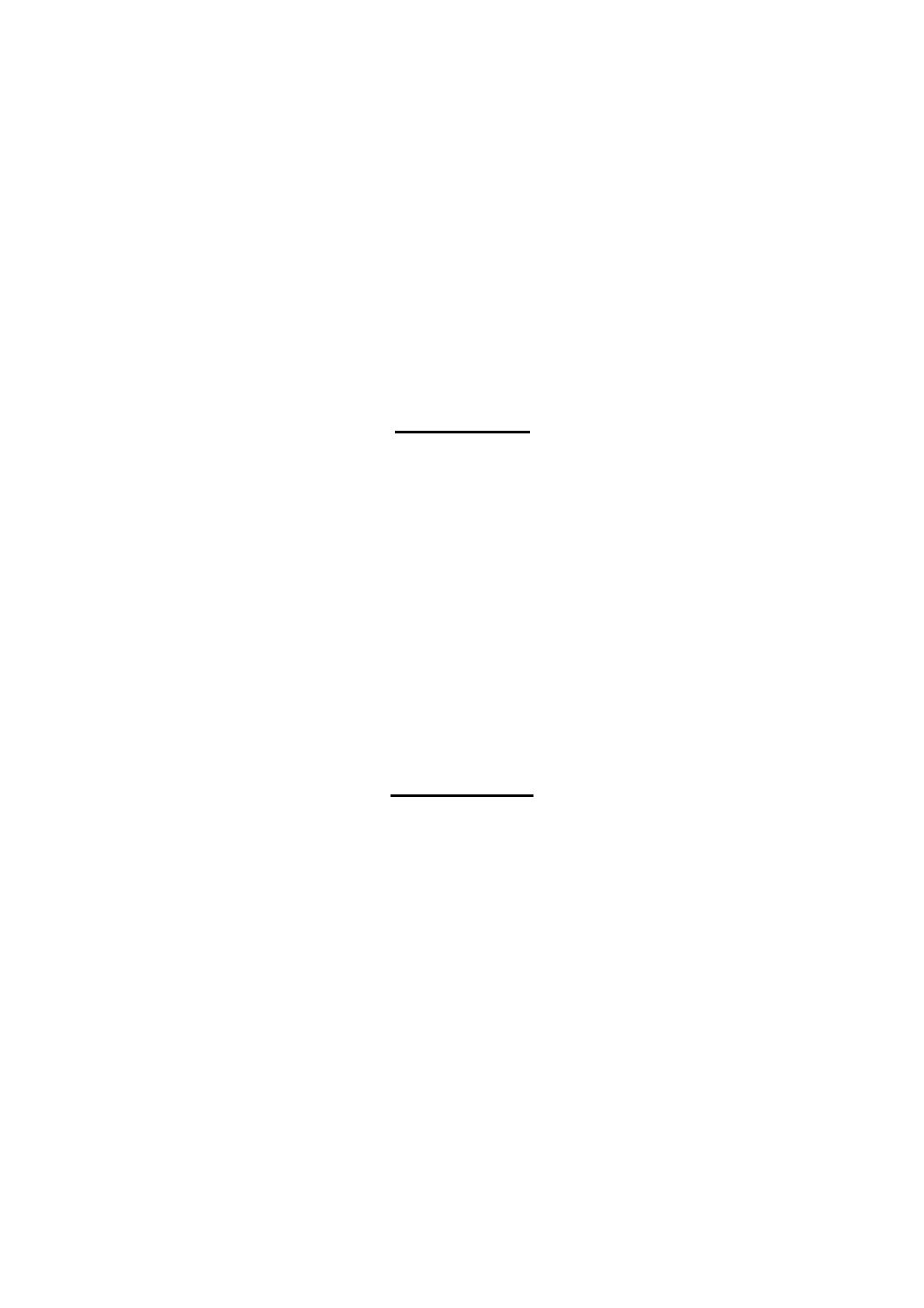Total No. of Questions : 8] **[Total No. of Pages : 2** 

### **P1694**

### **[4056]-207**

### **M.Pharmacy (Sem. - II)**

### **MOLECULAR PHARMACOLOGY**

#### **(2008 Pattern)**

*Time : 3 Hours] [Max. Marks : 80*

*Instructions to the candidates:*

- *1) Q.1 & Q.5 are Compulsory.*
- *2) Solve any two questions from the remaining in Section I and Section II.*
- *3) Figures to the right indicate full marks.*
- *4) Write answers for Section I & II in separate answer sheets.*

### **SECTION - I**

- *Q1)* Discuss recent advances in GABA and benzodiazepine receptors research.**[10]**
- *Q2)* Enlist various endogenous bioactive molecules and describe role of endothelium derived vascular substances and it's modulators. **[15]**
- *Q3)* What do you mean by adhesion therapy? Explain clinical implication of this therapy. **[15]**
- *Q4)* Write a note on (any three)
	- a) Opoid receptors
	- b) Neuropeptide and it's modulators
	- c) Pharmacology of atrial peptides
	- d) Calcium channel modulators **[15]**

*P.T.O.*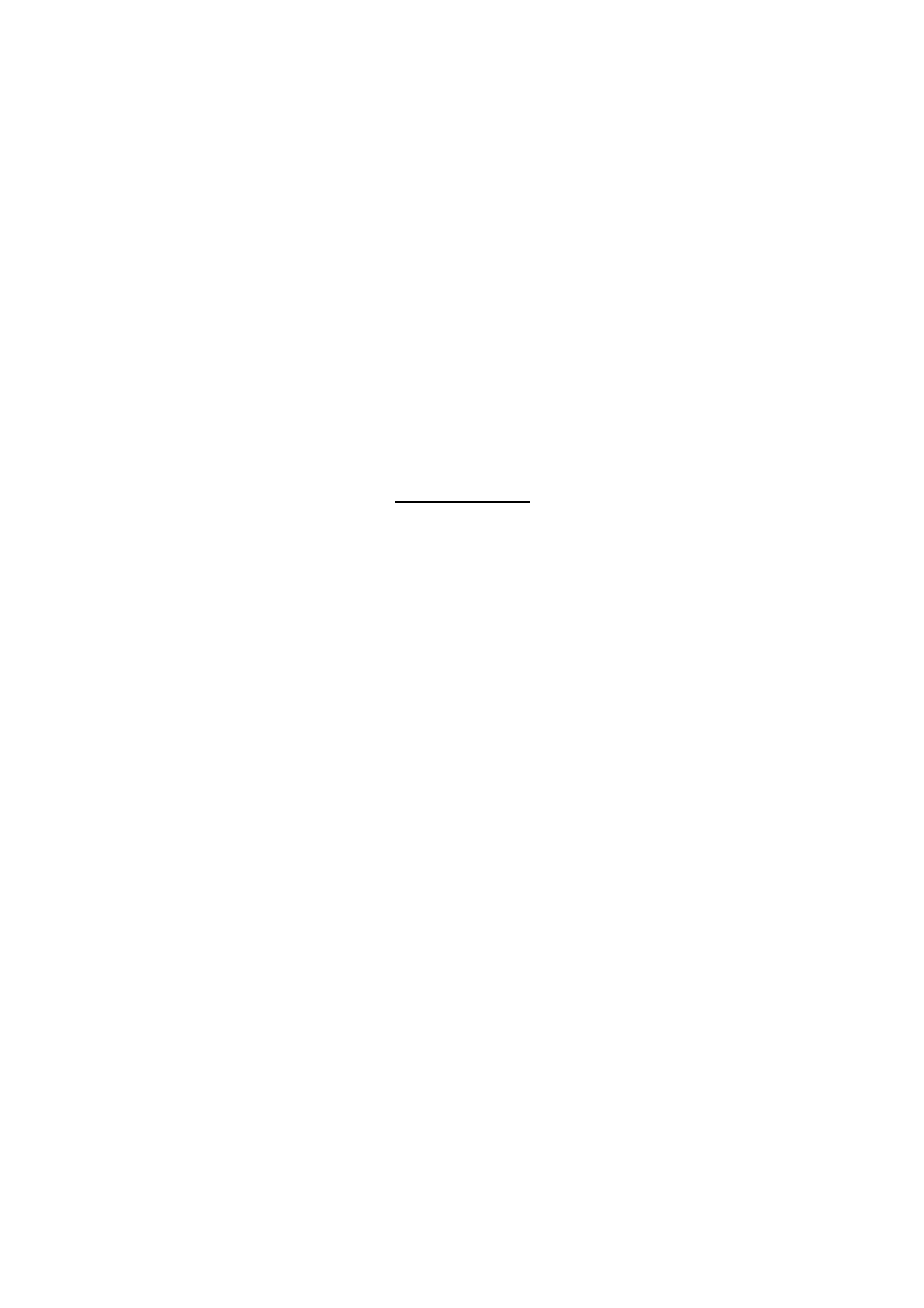### **SECTION - II**

| Q5) Discuss concept of gene therapy and it's use in hereditary diseases.          | [10]   |
|-----------------------------------------------------------------------------------|--------|
| $Q_6$ ) Explain role of Chronopharmacology in drug therapy.                       | $[15]$ |
| $Q7$ ) Write a note on Pharmacological & Clinical implications of apoptosis. [15] |        |
|                                                                                   |        |

### **CSEOCSEO**

*Q8)* Justify role of human genome mapping in current drug research. **[15]**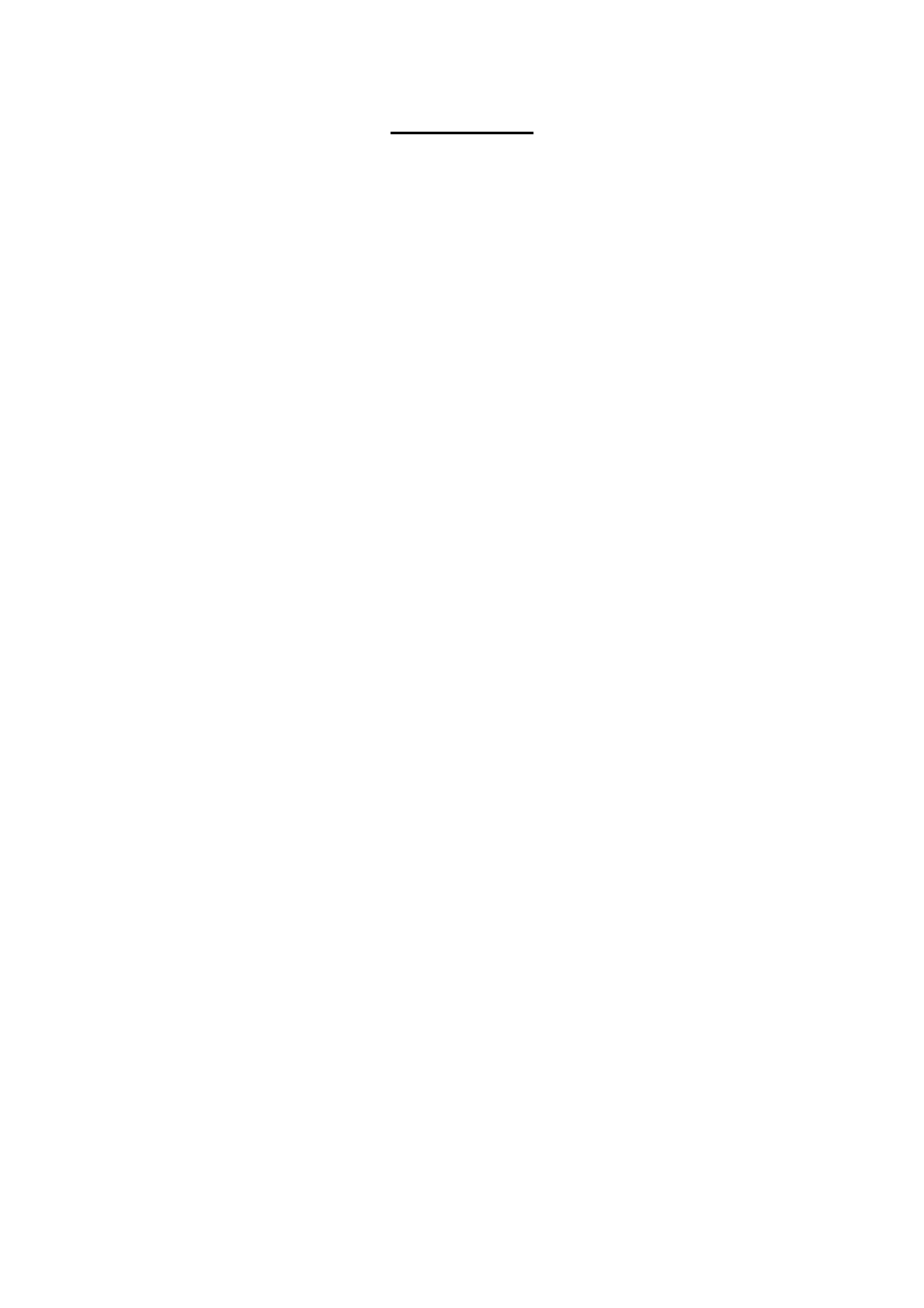### **[4056] - 107**

### **M.Pharmacy (Sem. - I) ADVANCED QUALITY ASSURANCE TECHNIQUES - I (2008 Pattern) P1701**

**Time**: 3 Ho

*[Max. Marks:80* 

**Instructions to the candidates:** 

- *-(b) Question No. 1 and 4 are compulsory.*
- 2) Out of remaining solve any 1 from Section I and any 1 from Section II.

### **SECTION - I**

| <i>Q1)</i>  | a) | Write functions of Q a.                                            | [10] |
|-------------|----|--------------------------------------------------------------------|------|
|             | b) | Enlist Documents in Pharmaceutical Manufacturing. Elaborates Batch |      |
|             |    | Production and control Records.                                    | [10] |
| <i>Q2</i> ) | a) | What are the GMP issues with respect to Equipments.                | [10] |
|             | b) | How to handle rejected, recalled and returned goods.               | [10] |
|             |    | Q3) Write short note :                                             | [20] |
|             | a) | Surrounding and Building of Pharmaceutical Manufacturing Unit.     |      |

b) Quality management system.

### **SECTION - II**

| $(04)$ a)       | Write principle of quality audit. Give its importance and checklist of<br><b>Quality Audit.</b><br>$[10]$                                                                                                           |
|-----------------|---------------------------------------------------------------------------------------------------------------------------------------------------------------------------------------------------------------------|
| b)              | How to ensure site and plant security and safety.<br>[10]                                                                                                                                                           |
| $O(5)$ a)<br>b) | Explain Quality control, water and steam and HVAC system of Sterile<br>pharmaceutical products.<br><b>[10]</b><br>Write importance of outsourcing and elaborate manufacturing and<br>packaging outsourcing.<br>[10] |

 $\overline{Q6}$  Write short note :  $[20]$ 

- a) IPQC testing.
- b) Site Master file.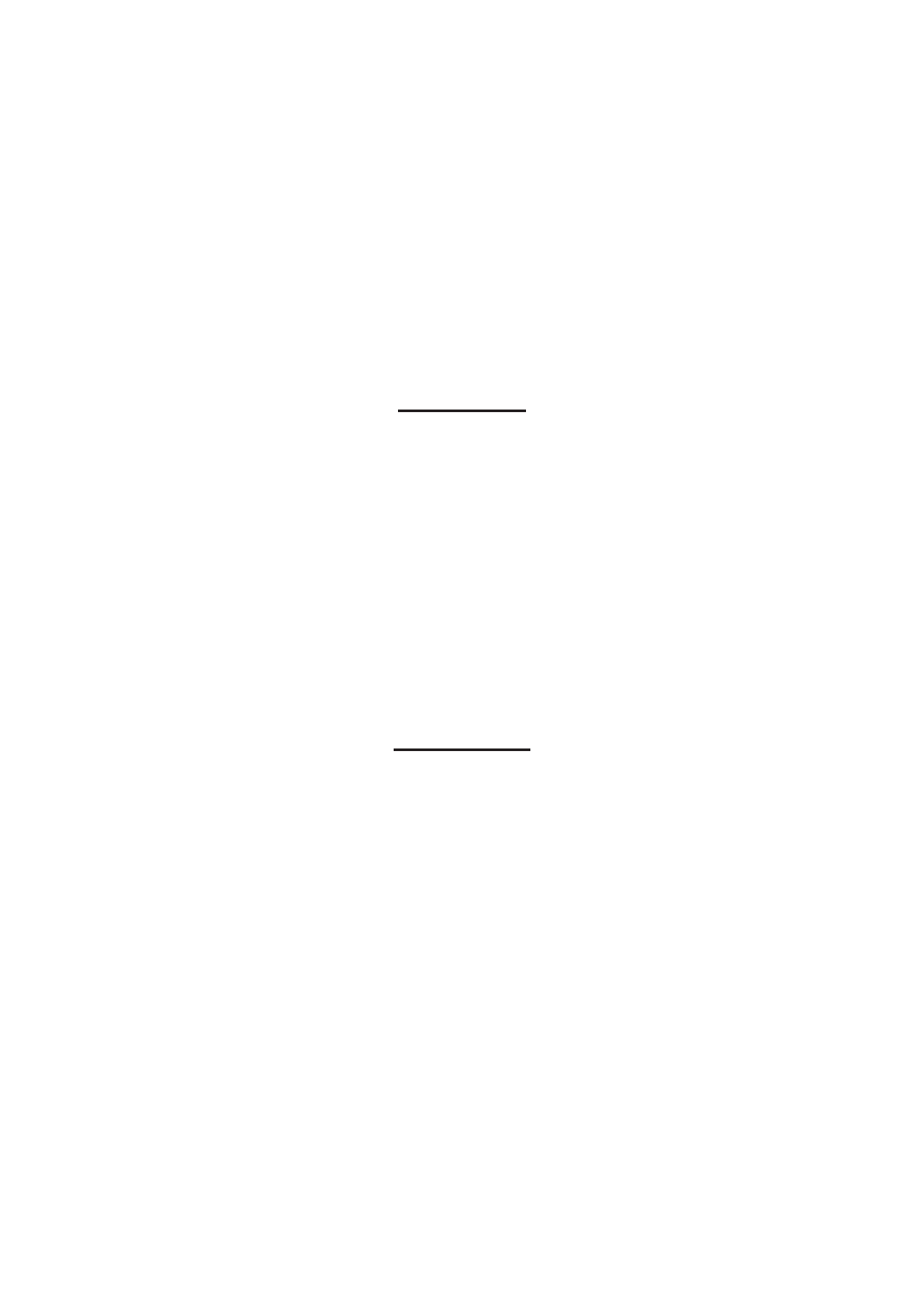Total No. of Questions : 6] **[Total No. of Pages : 1** P1683

### **[4056] - 114 M.Pharmacy (Common to Sem. - I & II) CLINICAL TRIALS (2008 Course)**

*Time : 3 Hours] [Max. Marks : 80 Instructions to the candidates:*

- *1) Solve any two questions from each sections.*
- *2) All questions carry equal marks.*
- *3) Answers to each section shall be written in separate sheet.*

#### **SECTION - I**

- *Q1*) Enlist various statistical tests used in clinical trials. Add a note on sub-group analysis. **[20]**
- *Q2)* Enlist various documents of clinical trial protocol. Explain investigators brochure in details. **[20]**
- *Q3)* Justify role of nuremberg code and helsinki declaration in the ethical issues of clinical trials. **[20]**

#### **SECTION - II**

- *Q4)* Describe various phases of clinical trials. **[20]**
- *Q5)* Discuss process of NDA and ANDA with examples. **[20]**
- *Q6)* Write about role & responsibilities of stake holders of clinical trials. **[20]**

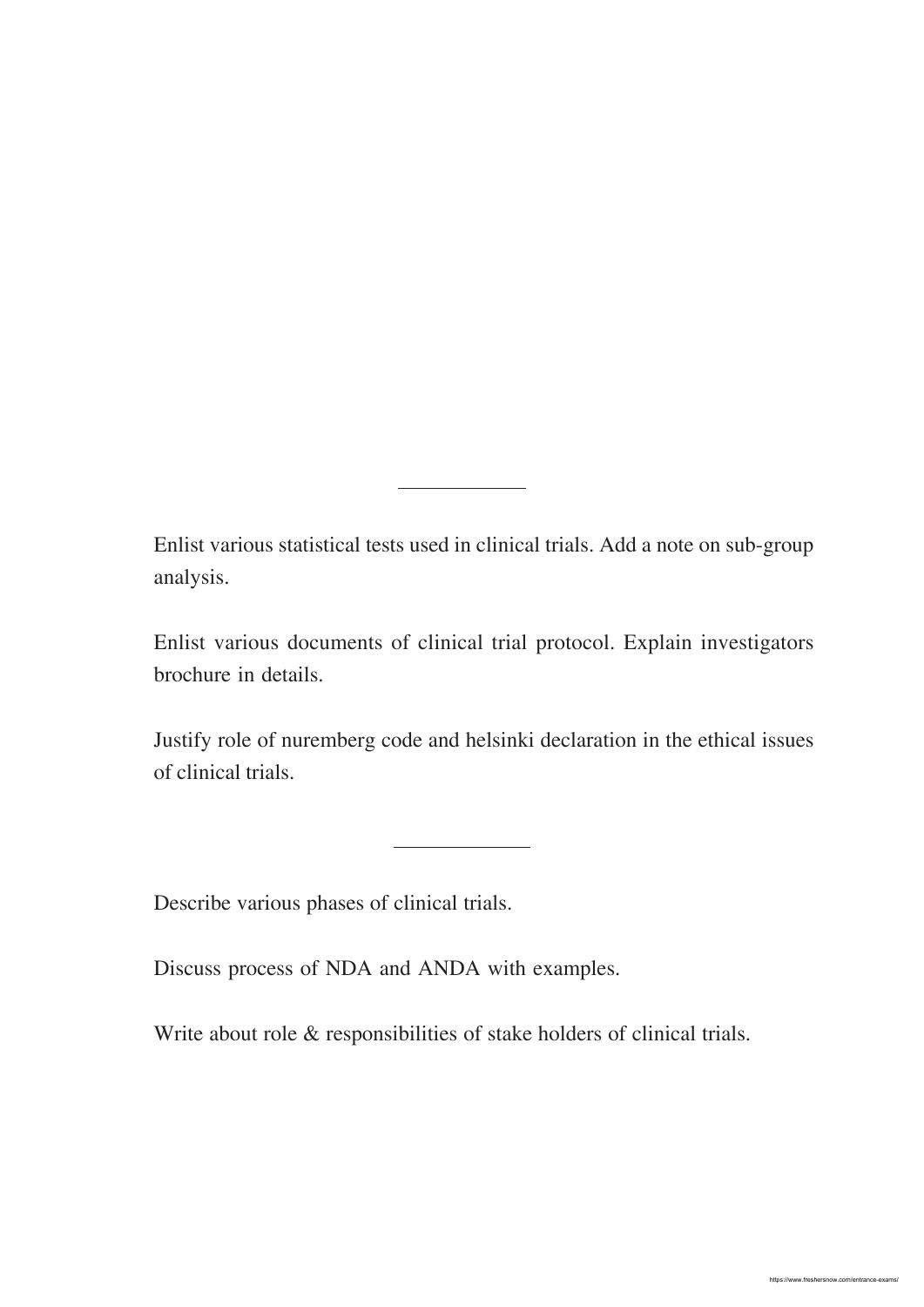Total No. of Questions : 8] **[Total No. of Pages : 1** P<sub>1684</sub>

### **[4056] - 115 M.Pharmacy (Common to Sem. - I & II) SAFETY PHARMACOLOGY (2008 Pattern)**

*Time : 3 Hours] [Max. Marks : 80 Instructions to the candidates:*

- *1) Question No. 1 and 5 are compulsory. Out of the remaining attempt any 2 questions from Section - I and 2 questions from Section - II.*
- *2) Answers to the two sections should be written in separate books.*
- *3) Figures to the right indicate full marks.*

#### **SECTION - I**

*Q1*) Discuss the ICH regulatory guidelines for the new drug safety assessment. **[10]**

*Q2)* Describe the study design and analysis of safety pharmacological data. **[15]**

*Q3)* Discuss the principles and study design for acute toxicity studies in rodents. **[15]**

*Q4)* Write a note on safety testing for dermatological products. **[15]**

#### **SECTION - II**

| Q5) Write a note on Pharmacovigilance planning.                          | $\lceil 10 \rceil$ |
|--------------------------------------------------------------------------|--------------------|
| $Q_6$ ) Write a note on typical design of a carcinogenicity study.       | $[15]$             |
| Q7) Discuss the safety testing for ocular toxicity study.                | $[15]$             |
| $(0.8)$ Write a note on :<br>Female reproductive toxicity studies.<br>a) | $[15]$             |

b) Risk-Benefit assessment of drugs.

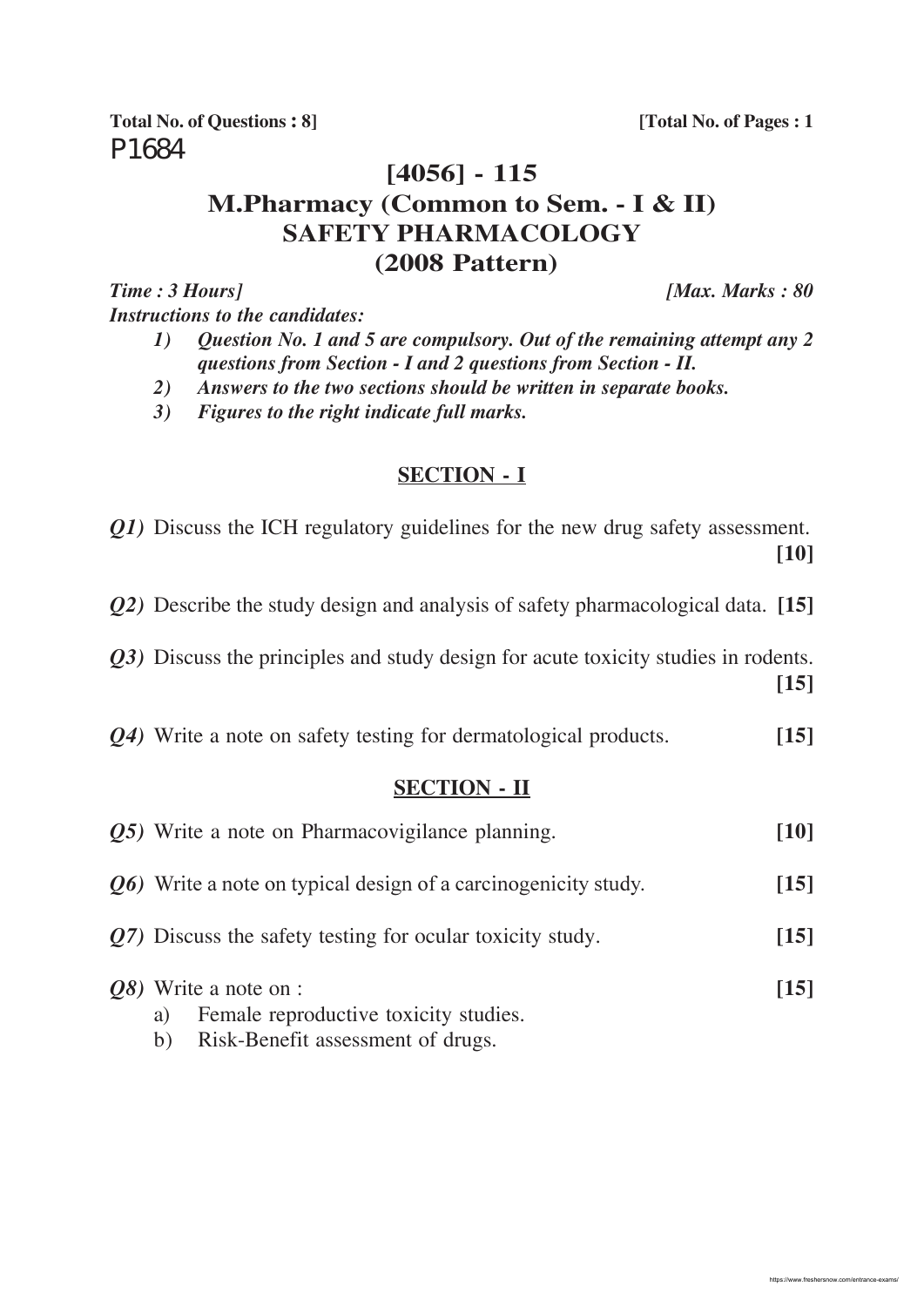### **[4056] - 116**

### **M.Pharmacy TRADITIONAL SYSTEMS OF MEDICINE & AYURVEDIC FORMULATIONS (2008 Pattern) (Common to Sem. - I & Sem. - II)**

*Time : 3 Hours] [Max. Marks : 80*

*Instructions to the candidates:*

- *1) Section I carries 6 questions of 10 marks each. Answer any four questions in Section - I.*
- *2) Section II carries 6 questions of 10 marks each. Answer any four questions in Section - II.*
- *3) Use two separate answer books for the Section I and Section II.*
- *4) Enter the question number clearly in the margin of the answer book beside each of your answer.*

### **SECTION - I**

- *Q1)* Explain the following statement "*For the phytochemist and pharmacognosist the knowledge of Ethnopharmacognosy and Ayurvedic system of medicines are a great opportunity*". **[10]**
- *Q2)* What is Homeopathy system of medicine? Write Etymology and brief history of Homeopathy system of medicine. Write a brief note on Homeopathy medicine in Asia. **[10]**
- *Q3*) Write down the differences between Ayurvedic medicines and Unanai medicines with respect to History, Philosophy and Preparation of Medicine. [10]
- *Q4)* "*The use of toxic herbs and of toxic metals and minerals as ingredients in traditional Ayurvedic treatments is a major safety concern*" Explain the statement. **[10]**

**P.T.O.**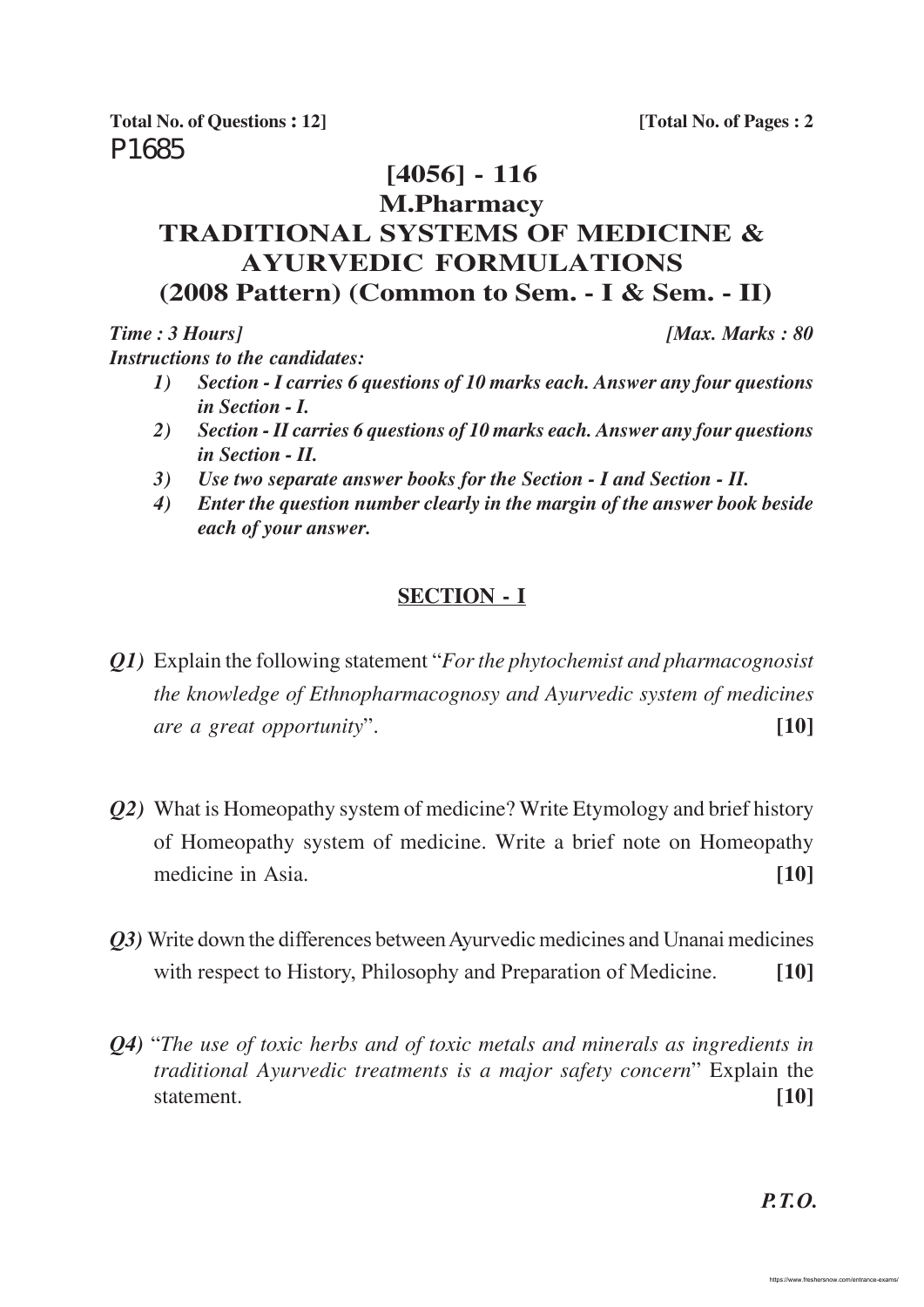- *Q5)* Enlist five drugs used in Ayurvedic medicine and homeopathic medicines. Give their comparative account. **[10]**
- *Q6)* Write short note on any two  $\infty$ : [10]
	- a) Rasa Shastra in Ayurvedic Practice.
	- b) The aim and practice of Panchakarma in a Ayurvedic system of Medicine.
	- c) Acupuncture.
	- d) Charaka Samhita.

#### **SECTION - II**

- *Q7)* Define Churna. Write its method of preparation. What are characteristics of Churna? Enlist four examples of Churna formulations along with their important therapeutic uses. **[10]**
- *Q8)* Define Taila. Write its method of preparation. What are characteristics of Taila? Enlist four examples of Taila along with their important therapeutic uses. **[10]**
- *Q9)* What is Guggulu? Explain the process of sodhana. What are the characteristics of Sodhita Guggulu? How Sodhita Guggulu is stored and preserved? **[10]**

#### OR

Write an exahustive note on "The aim and types of Rasayan in Ayurveda".

- *Q10)*Describe with illustrations the importance of microscopic, physical, chemical evaluation of Ayurvedic crude drugs. **[10]**
- *Q11)*Write a brief note on Ayurvedic Skin care Cosmetics formulations. **[10]**

*Q12)*Write short note on any two : **[10]**

- a) Ayurvedic Medicine : drug research and development, critical issues.
- b) General method of preparation of Ghruta.
- c) Rasa Dhatu in Ayurveda.
- d) Asava.

----

### **140561-116** 2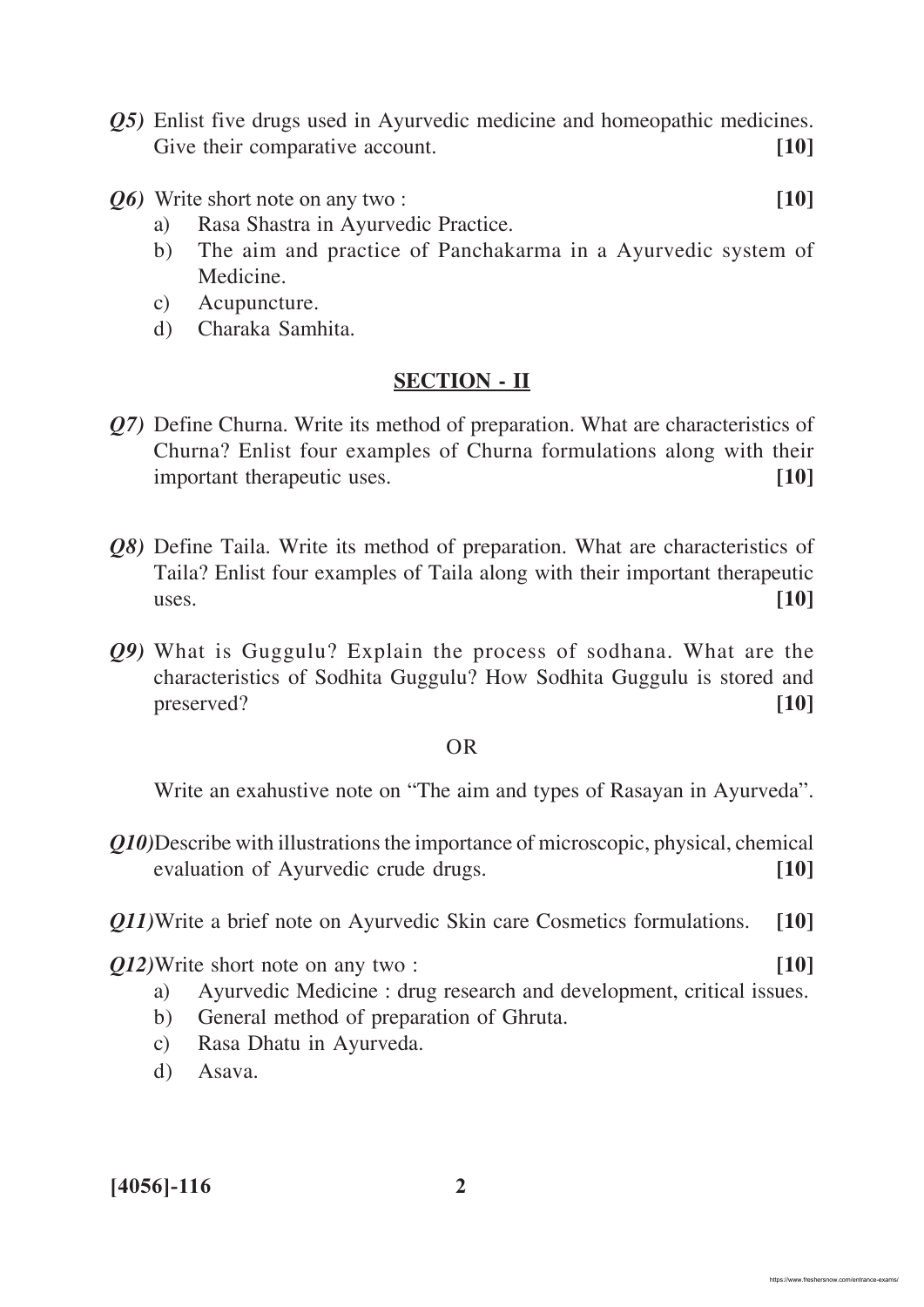Total No. of Questions : 8] **[Total No. of Pages : 2** P1686

### **[4056] - 117 M.Pharmacy (Common to Sem. - I & II) NATURAL PRODUCT MANAGEMENT (2008 Pattern)**

*Time : 3 Hours] [Max. Marks : 80 Instructions to the candidates:*

- *1) Question No. 1 and 5 are compulsory. Out of remaining solve any 2 questions from section - I and any 2 questions from section - II.*
- *2) Answers to the two sections should be written in separate answer books.*

### **SECTION - I**

- *Q1)* Describe the detail method for processing of Cocoa and extraction of oil from Cocoa seed. **[10]**
- *Q2)* Explain various methods for Quality control of important Medicinal plants of India. **[15]**
- *Q3)* Explain the management of Land, Labor and various equipments required in agriculture practices. **[15]**
- *Q4)* Write note on (any three) : **[15]**
	- a) International Trading of few Important Medicinal Plants.
	- b) Factors affecting marketing of natural products.
	- c) Cultivation protocol for Prioritized Medicinal Plants.
	- d) Capital resources for farm analysis/planning.

### **SECTION - II**

*Q5)* Describe the facilities required to develop the Herbal Extraction Plant with reference to Schedule M. **[10]**

**P.T.O.**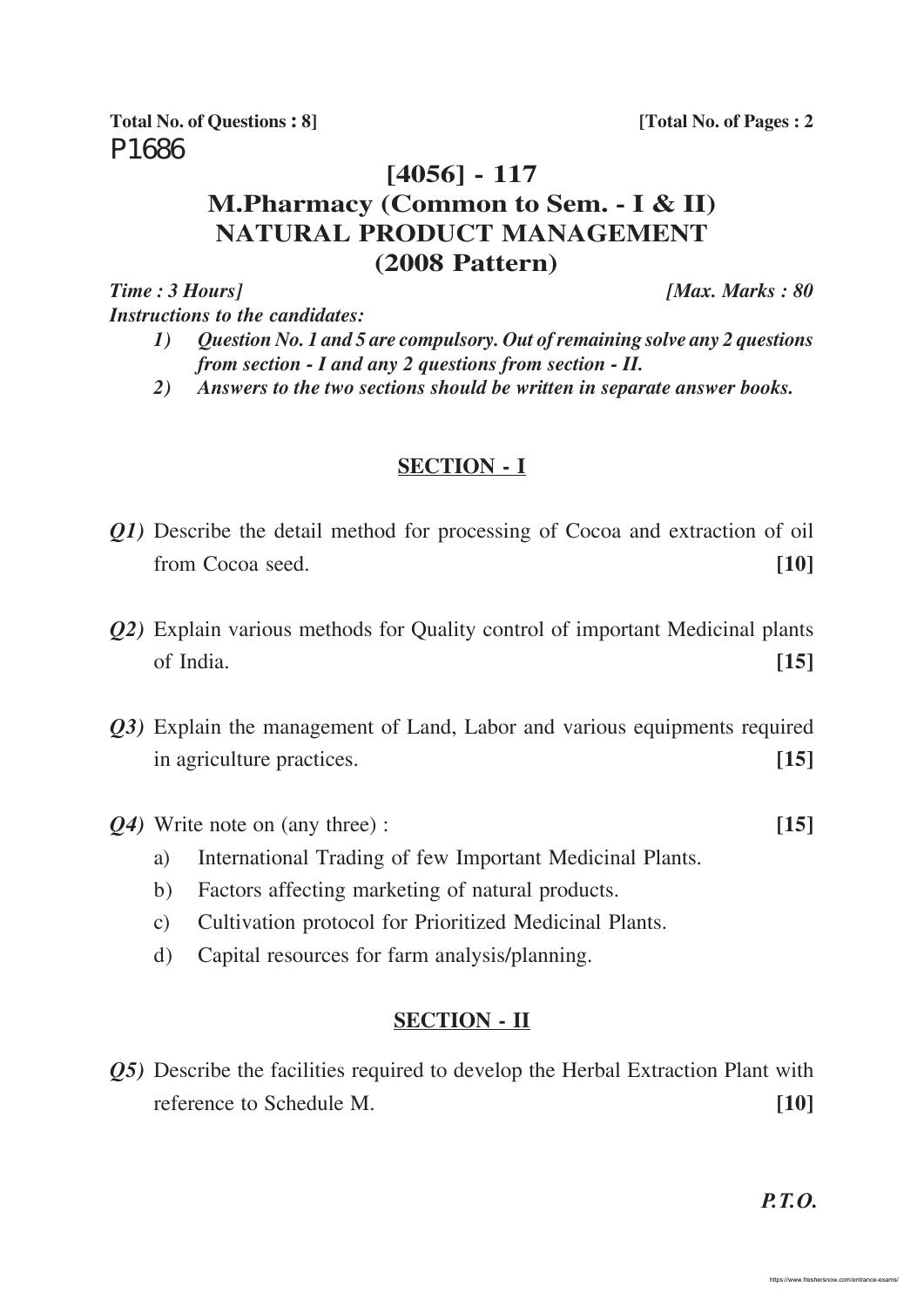- $Q6$ ) Define Nutraceuticals. Describe trading of Nutraceuticals and Phytoconstituent **[15]**
- *Q7)* Write the Global Regulatory affairs for herbal drugs. **[15]**
- *Q8)* Explain legal requirements and processing techniques for import and export of Medicine and Cosmetics. **[15]**

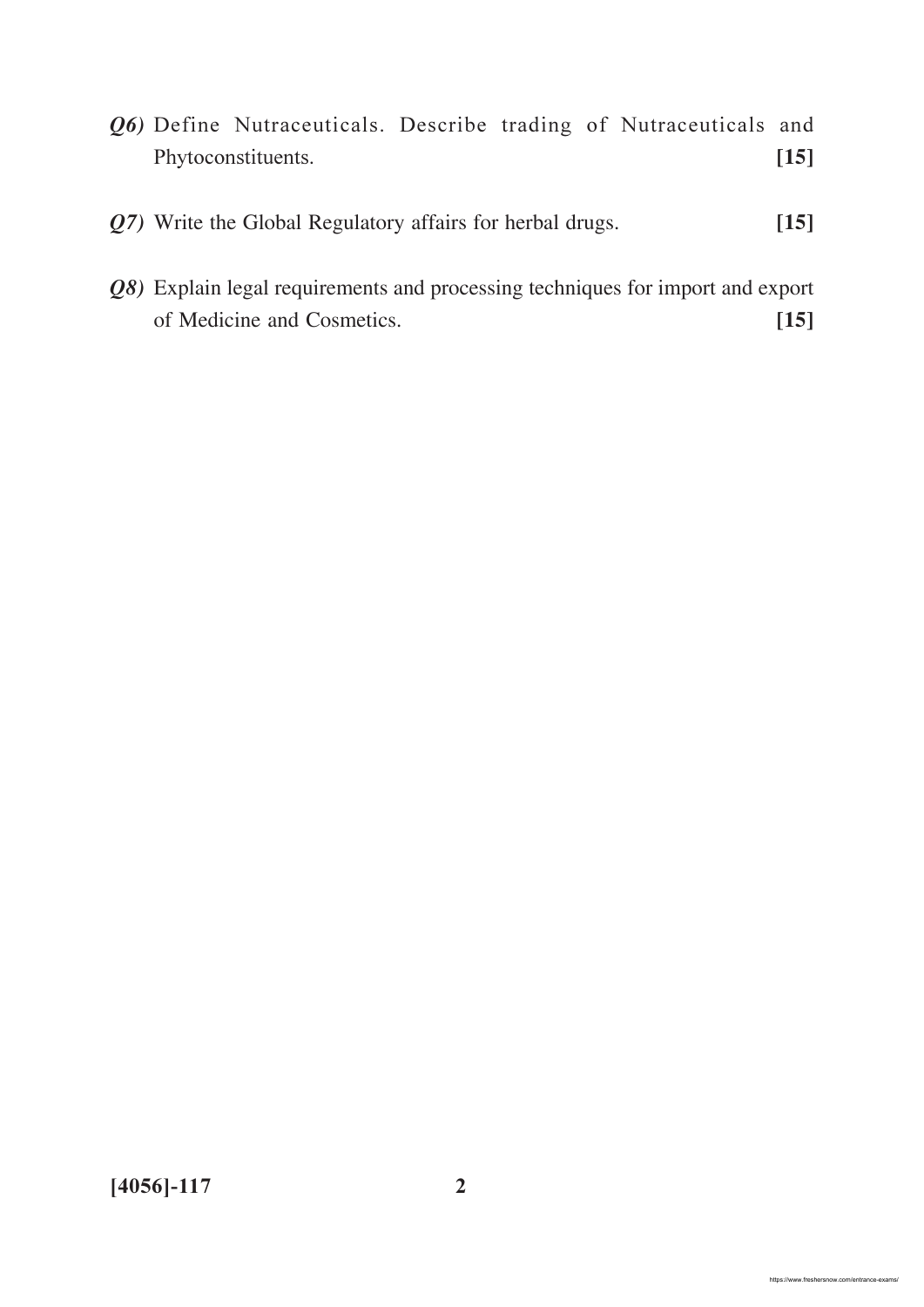Total No. of Questions : 8] **[Total No. of Pages : 2** 

### **P1687**

### **[4056]-118**

### **M.Pharmacy (Common to Sem. - I & Sem. - II) MEDICINAL PLANT BIOTECHNOLOGY (2008 Pattern)**

*Time : 3 Hours] [Max. Marks : 80*

*Instructions to the candidates:*

- *1) Question No. 1 and 5 are compulsory. Out of the remaining attempt any two questions from Section-I and Section-II.*
- *2) Figures to the right indicate full marks.*

### **SECTION - I**

| Q1) Describe in detail role of plant tissue culture in biosynthesis of secondary |                    |
|----------------------------------------------------------------------------------|--------------------|
| metabolites.                                                                     | $\lceil 10 \rceil$ |

- *Q2)* a) Explain plant cell immobilization. **[8]**
	- b) Enlist applications of recombinant DNA technology in production of biologicals. **[7]**
- *Q3)* a) Describe in detail production of shikonin by plant cell culture. **[8]**
	- b) Describe hairy root and multiple shoot culture along with applications.**[7]**

#### *Q4)* Write notes on : **[15]**

- a) Organ culture.
- b) In situ germ plasm conservation.
- c) Isolation of protoplast.

### **SECTION - II**

|     | $\overline{0.05}$ Describe in detail methods of enzyme immobilization. |                                                                                                                           | $\lceil 10 \rceil$                     |  |
|-----|------------------------------------------------------------------------|---------------------------------------------------------------------------------------------------------------------------|----------------------------------------|--|
|     |                                                                        | $Q_6$ a) Give an account of physical maps using in situ hybridization.<br>b) Write about RAPD markers for genetic maping. | $\lceil 7 \rceil$<br>$\lceil 8 \rceil$ |  |
| O7) |                                                                        | a) Discuss insect resistance in transgenic plants.<br>b) Give types and properties of enzymes.                            | [8]                                    |  |

*P.T.O.*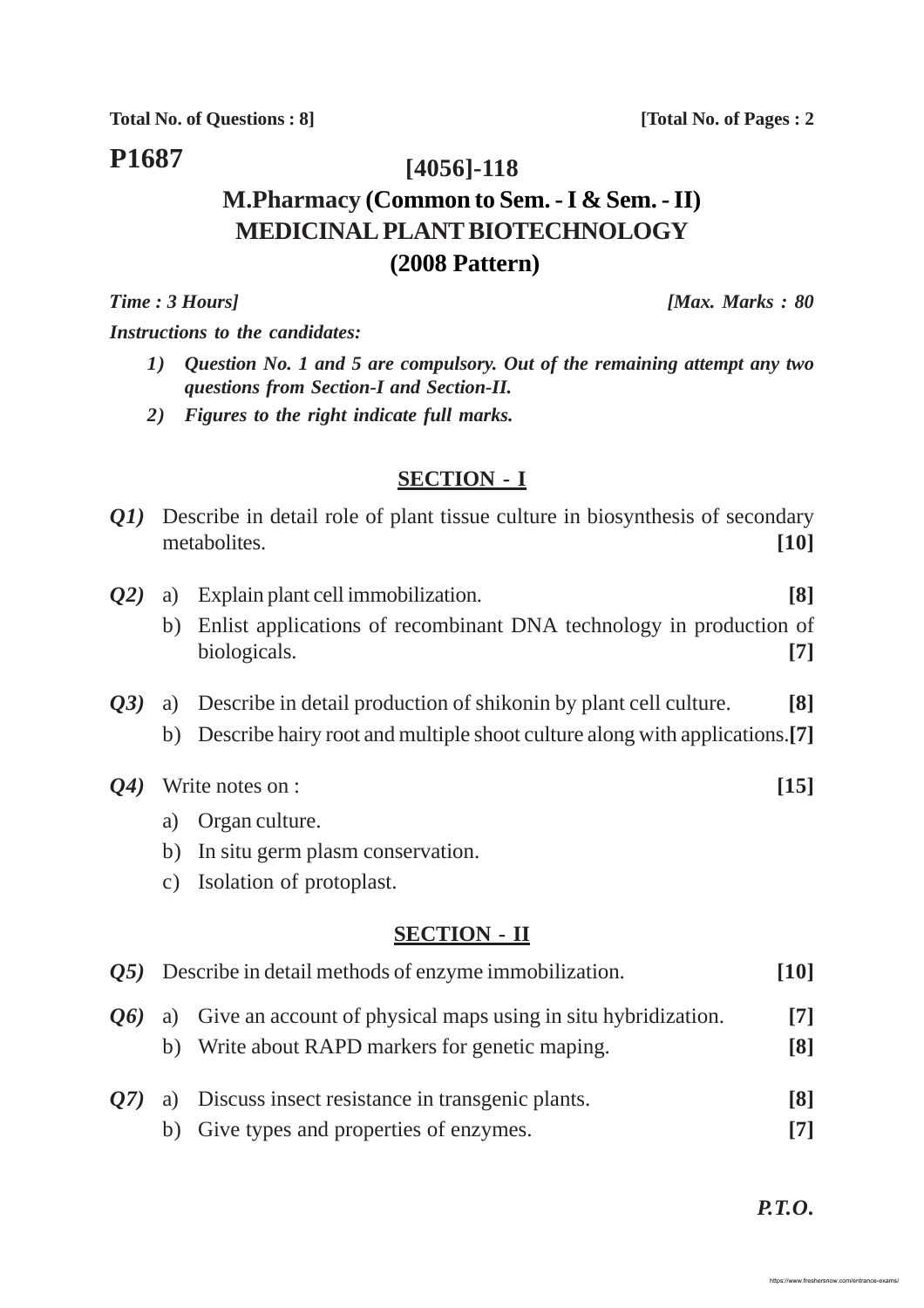- $(28)$  Write notes on :
	- a) Molecular maps-RFLP.
	- b) Enzyme Purification.
	- c) Ti Plasmid.

### $\boxed{\text{X} \mid \text{X} \mid \text{X} \mid \text{X}}$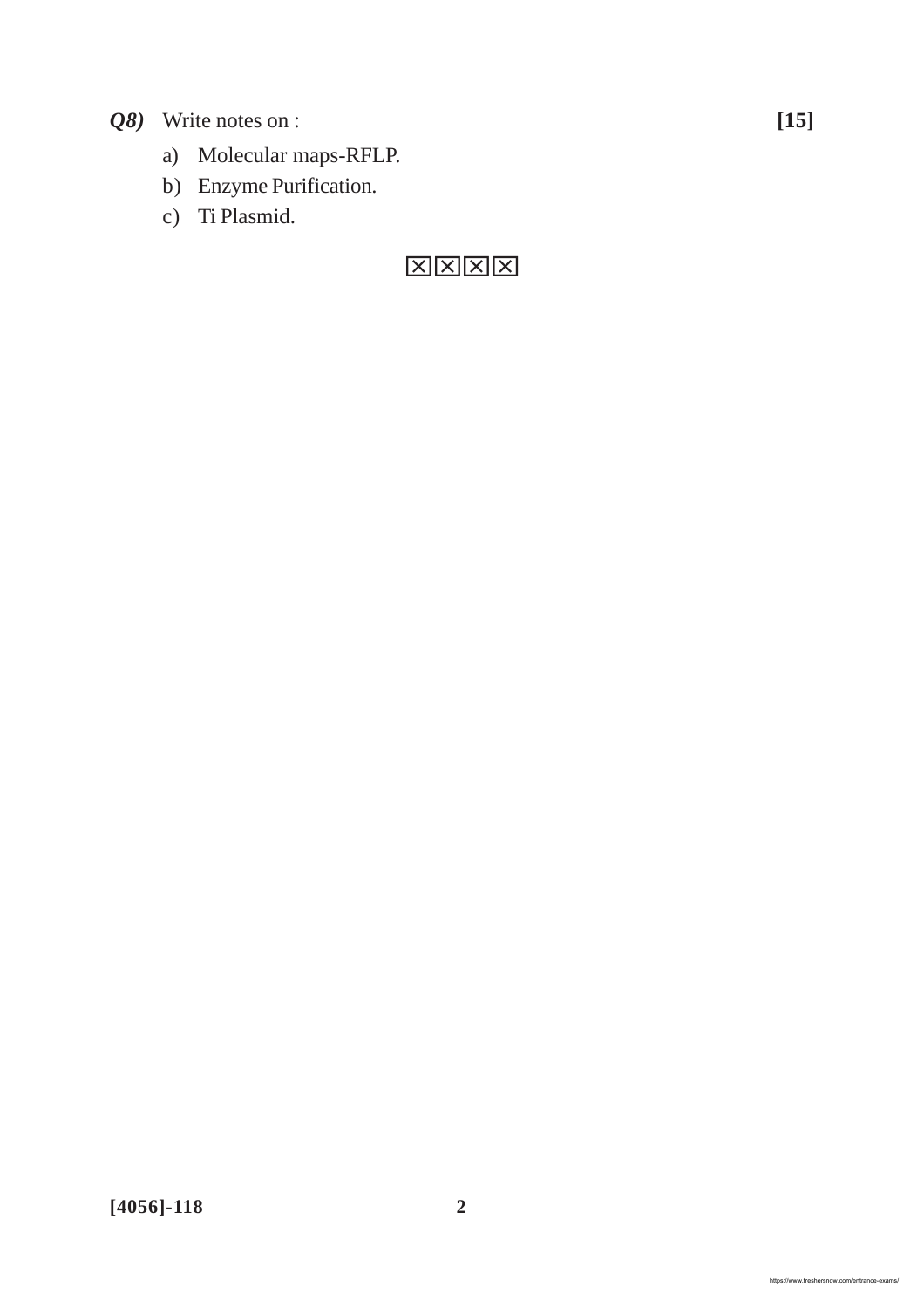### **P1688**

### **[4056]-201 M.Pharmacy (Sem. - II) DRUG REGULATORY AFFAIRS (2008 Pattern)**

*Time : 3 Hours] [Max. Marks : 80*

*Instructions to the candidates:*

- *1) Question Nos. 1 and 5 are compulsory. Out of the remaining attempt two questions from Section-I and two questions from Section-II.*
- *2) Answers to the two sections should be written in separate books.*
- *3) Neat diagrams must be drawn wherever necessary.*
- *4) Figures to the right indicate full marks.*

#### **SECTION - I**

| Q1)   | $[10]$<br>Explain in detail schedule-M.                                                                                         |              |
|-------|---------------------------------------------------------------------------------------------------------------------------------|--------------|
| Q2)   | a) Give salient features of consumer Protection Act.<br>b) Write in detail on preperation of first register under pharmacy Act. | [8]<br>$[7]$ |
| (23)  | Explain in detail provisions of DPCO.                                                                                           | $[15]$       |
| Q4)   | Explain in detail structure and functioning of any three certifying agencies.[15]                                               |              |
|       | <b>SECTION - II</b>                                                                                                             |              |
| Q5)   | Explain in detail concept of GCP.                                                                                               | $[10]$       |
| $Q_0$ | Explain the concept of "Innovation" as applicable to patents. Give suitable<br>$[15]$<br>examples.                              |              |
| (27)  | Write in detail on any five general notices of I.P.<br>$[15]$                                                                   |              |
| (28)  | [15]<br>Write short notes on (any three) :                                                                                      |              |
|       | <b>DMF</b><br>a)                                                                                                                |              |
|       | <b>Trade Marks</b><br>b)                                                                                                        |              |
|       | c) Pollution Control                                                                                                            |              |
|       | <b>GLP</b><br>d)                                                                                                                |              |

 $XX$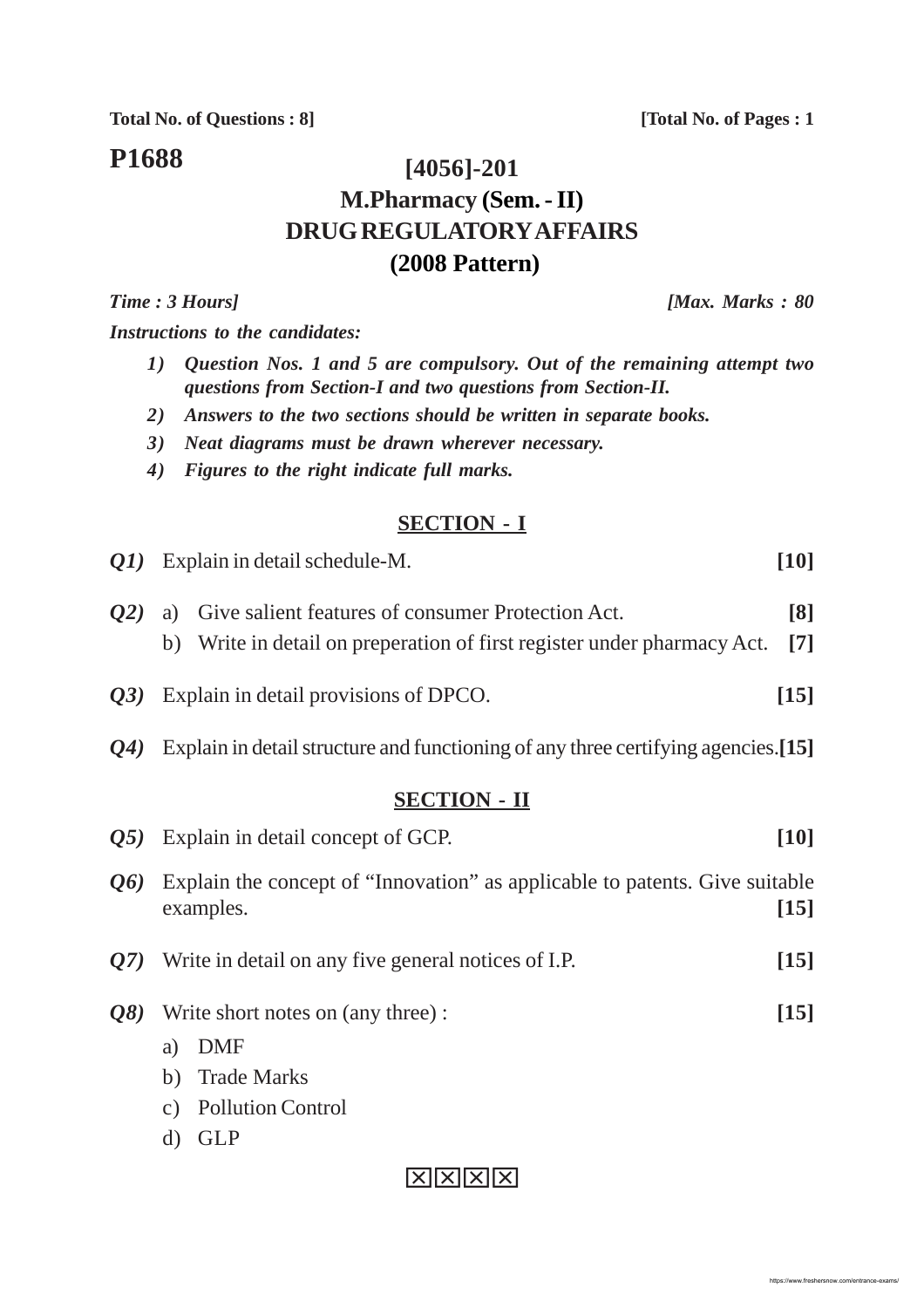**Total No. of Questions : 8]** [Total No. of Pages : 2

### **P1689**

### **[4056]-202**

### **M.Pharmacy (Sem. - II) FORMULATIONS AND DEVELOPMENT (2008 Pattern)**

*Time : 3 Hours] [Max. Marks : 80 Instructions to the candidates:*

- *1) Question number 1 and 5 are compulsory.*
- *2) Solve any two questions from the remaining in Section-I and Section-II.*
- *3) Figures to the right indicate full marks.*
- *4) Answers to the two sections should be written in separate answer books.*

#### **SECTION - I**

- *Q1)* Discuss in detail various approaches for taste masking formulations. **[10]**
- *Q2)* Explain in detail mucoadhesive drug delivery systems. **[15]**

*Q3)* Elaborate on the various excipients used for gastroretention of formulations.

- *Q4)* Write short notes on any three : **[15]**
	- a) Self micro emulsified drug delivery systems.
	- b) Pulsatile drug delivery systems.
	- c) Formulation of colon targeted drug delivery systems.
	- d) Emulgels based on niosomes.

#### **SECTION - II**

- *Q5)* Explain in detail the advances in aerosol inhalation systems and add a note on components of aerosol valve. **[10]**
- *Q6)* Explain in detail nanopharmaceuticals. **[15]**

*P.T.O.*

**[15]**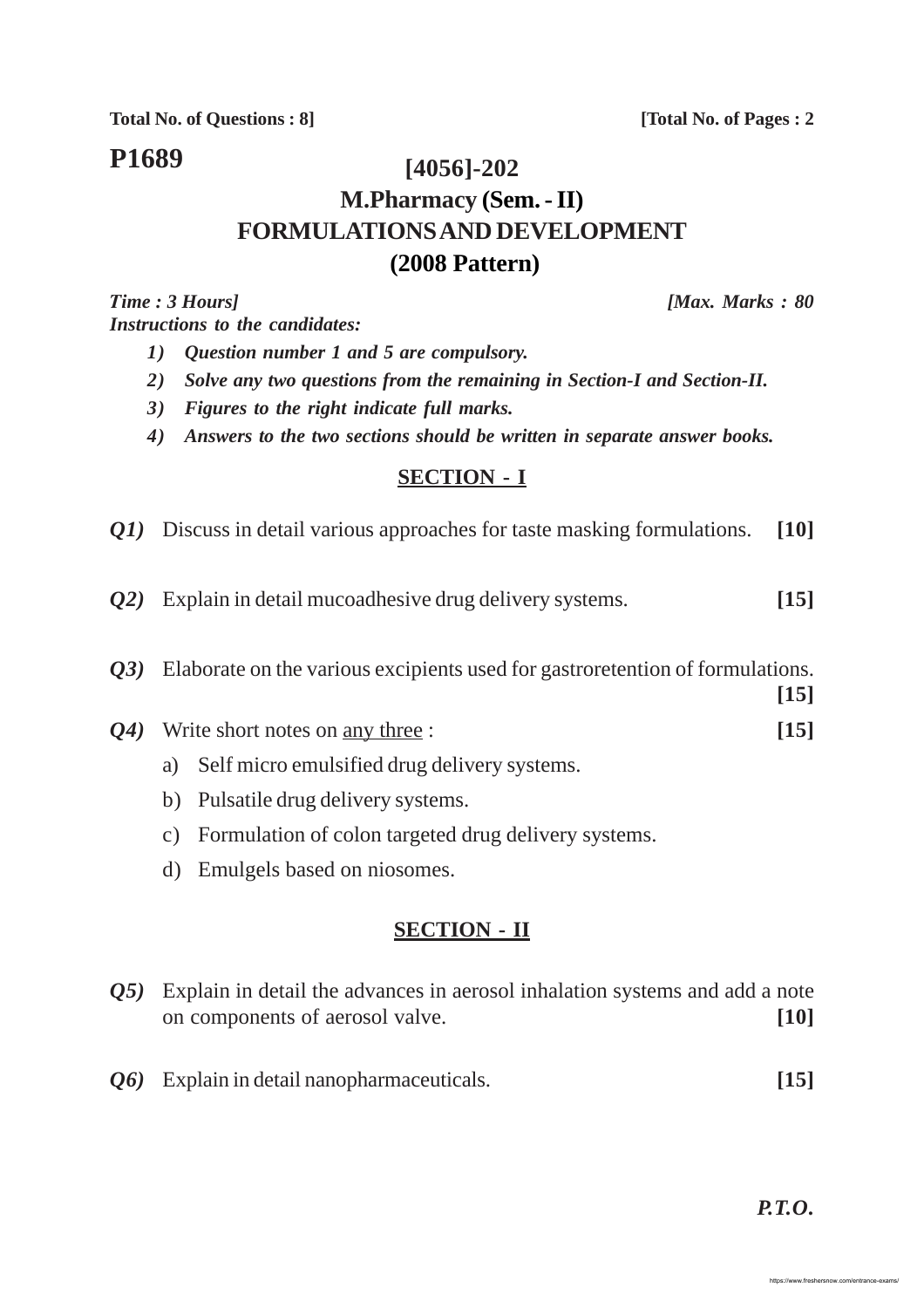- *Q7)* Explain need and problems of designing veterinary dosage forms. Add a note on specialized dose dispensers. **[15]**
- *Q8)* Write short notes on any three : **[15]**

- a) Aerosol Propellants.
- b) Manufacturing of aerosols.
- c) Regulatory perspective of selection and evaluation of pharmaceutical packaging materials.
- d) Multiple emulsion.

### ⌧⌧⌧⌧